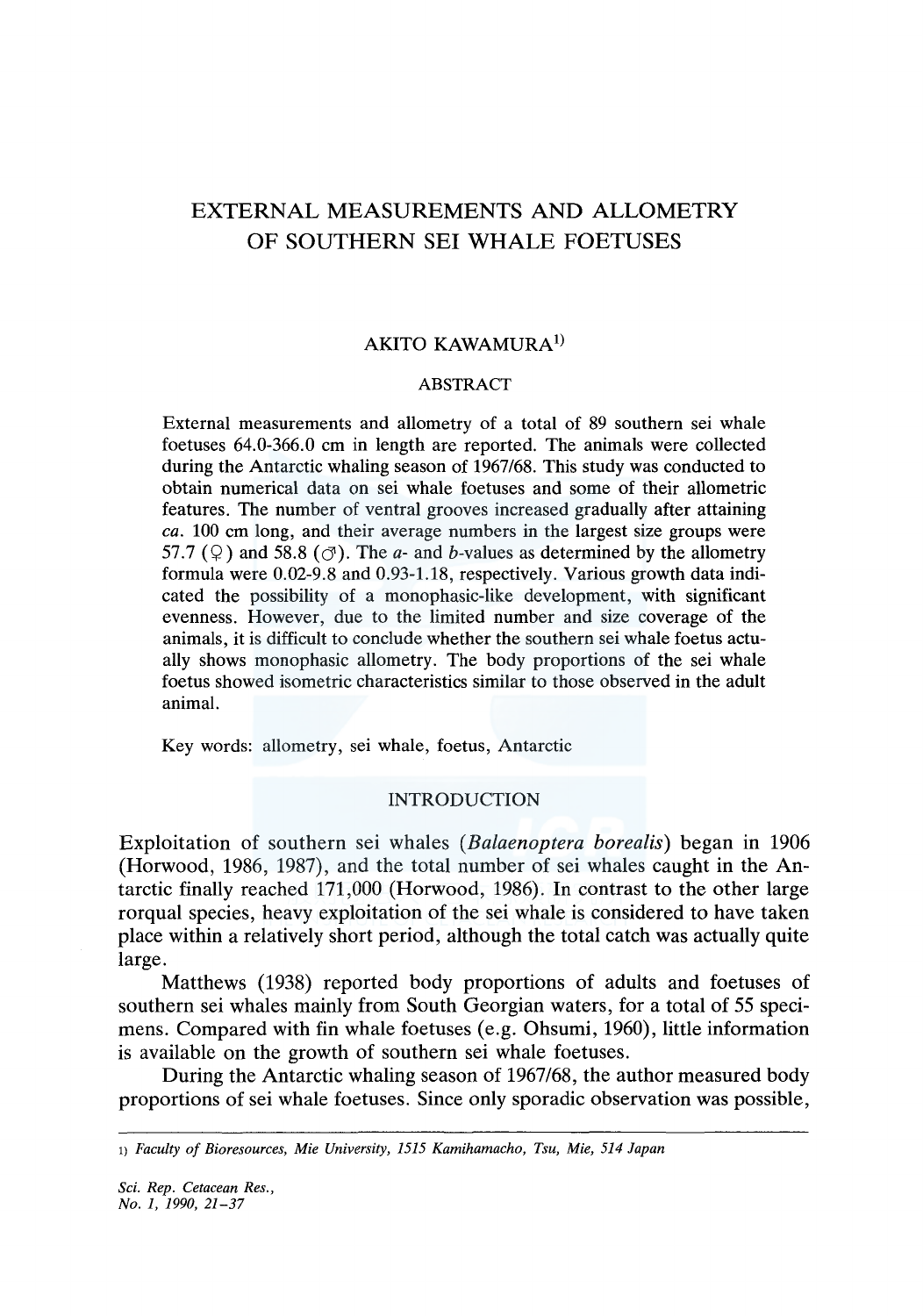# 22 KAWAMURA

the data for specimen number and body length are somewhat inadequate. However, the data here should facilitate biological study of the sei whale since only mean values for body proportions of sei whale foetuses are available in the literature (e.g. Matthews, 1938). This study was conducted to determine allometric features of southern sei whale foetuses and provide additional data on body measurements.

## MATERIALS AND METHODS

The animals were caught by catcher boats associated with the whaling factory ship *Nisshin Maru* of Taiyo Gyogyo K.K. During the 1967-68 season, whaling was conducted in the western half of the Indian Ocean sector of the Antarctic, particularly in the quadrant including Crozet, Kerguelen and Heard Islands (see Kawamura 1974, Fig. 4).

The data for the foetuses are given in Table 1. Body lengths ranged from 64.0 to 366.0 cm. *Whale Numbers* given in Appendices II-Ill correspond to numbers registered in the catch logs compiled by the Fisheries Agency, Ministry of Agriculture, Forestry and Fisheries, Government of Japan.

The foetuses were measured using a handy flexible rule as long as 2.0 m. This might have caused a slight curve in scaling along the body arc for some long measurements, but no corrections were made. The measurement numbers in Appendices II-Ill agree with those by Mackintosh and Wheeler (1929), and some minor additions are indicated under the alphabetical headings (Fig. 1 and Appendices I-III). Ventral groove number was counted at the line connecting the anterior base of both flippers. In smaller foetuses, however, the ventral grooves were sometimes obscure or even completely absent.

|                            |                           | Male                           | Female                        |
|----------------------------|---------------------------|--------------------------------|-------------------------------|
| Period of data             |                           | $15/xii/1967 \sim 10/iii/1968$ | $18/xii/1967 \sim 6/iii/1968$ |
| Range of body lengths (cm) |                           | $64 \sim 355$                  | $100 \sim 366$                |
| Mean body length (cm)      |                           | 193.7                          | 208.7                         |
| No. of animals             | $100 \text{ cm}$          | 3                              |                               |
| measured per               | $101 \sim 200 \text{ cm}$ | 20                             | 24                            |
| size group                 | $201 \sim 300$ cm         | 13                             | 17                            |
|                            | $301 - 400$ cm            | 3                              | 8                             |
| Total                      |                           | 39                             | 50                            |

|  |  |                              | TABLE 1. DATA ON SEI WHALE FOETUSES OBTAINED DURING THE |  |
|--|--|------------------------------|---------------------------------------------------------|--|
|  |  | ANTARCTIC SEASON OF 1967/68. |                                                         |  |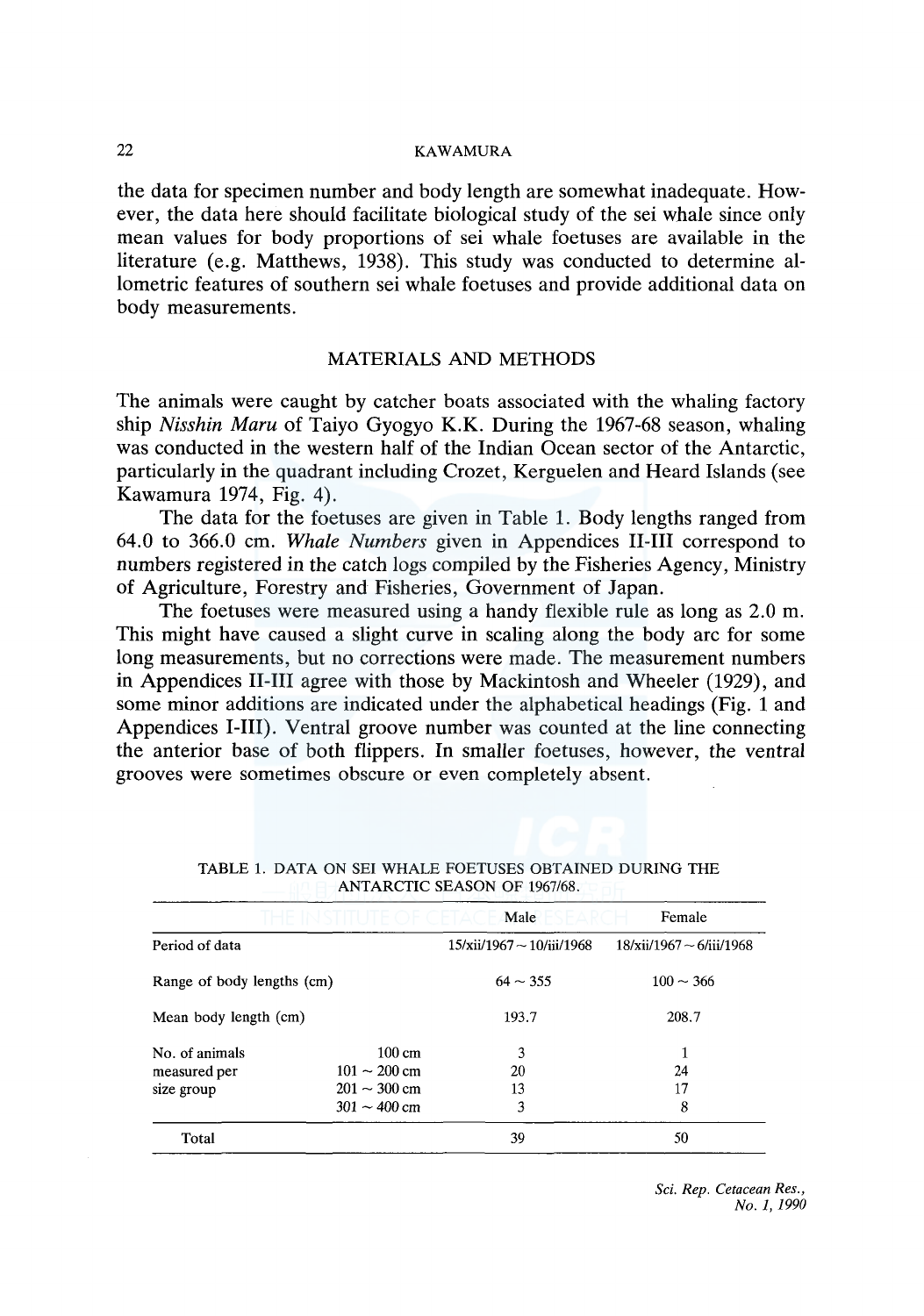

Fig. 1. Positions of external measurements of southern sei whale foetuses. For numbers see Appendix I.

## RESULTS AND DISCUSSION

The number of ventral grooves increased with increased body length. In a 64.0 cm long foetus a conspicuous furrow-like structure was observed near the anterior base of the flippers. These furrows were clearly separated from the main system of ventral grooves, and became clearer in a 87.0 cm long animal. Six to ten such furrows were counted on both sides of the body. Since the ventral grooves in fin whale foetuses develop at 60.0 cm long (Ohsumi, 1960), the above-mentioned furrows may eventually develop into ventral grooves as the animal grows. The number of ventral grooves of the main system varied among individuals, but it generally increased gradually as the foetus grew (Table 2). The average numbers of ventral grooves in the 300-400 cm size group were 57.7 (male) and 58.8 (female), but the averages in fully mature adults are 47 (male) and 49 (female) (Matthews, 1938, Table XII). The difference between grown animals (Matthews, 1938) and foetuses of the present study is presumably due to the counting methods used, for instance if a different criterion was applied for counting the furrow-like structures.

The increase in the number of ventral grooves becomes gradual after the animal attains a body length of about 100 cm. In fin whale foetuses, Ohsumi (1960) reported 115 cm as the length at which development of ventral grooves may be complete. This finding, along with the above averages of 57.7 and 58.8 in 300-400 cm long sei whale foetuses, indicate increase in number of ventral grooves is nearly at the end of development.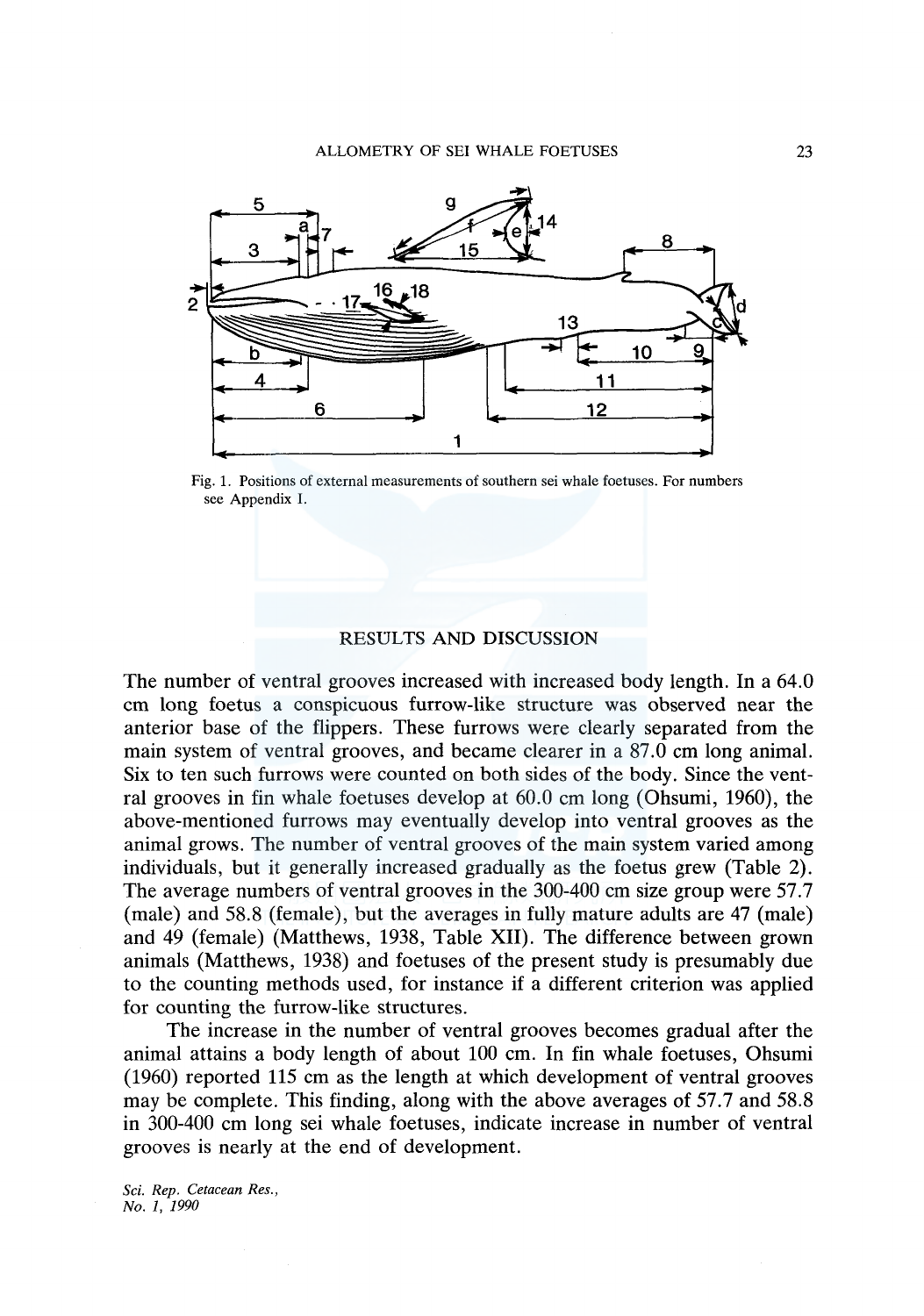# 24 KAWAMURA

| Body length (cm) | Male            | Female          |
|------------------|-----------------|-----------------|
| $\sim$ 100       | 312)            | No data         |
| $101 \sim 200$   | $41 - 63(51.8)$ | $38 - 58(50.0)$ |
| $201 \sim 300$   | $43 - 58(52.2)$ | $46 - 66(55.8)$ |
| $301 \sim 400$   | $54 - 60(57.7)$ | $50 - 63(58.8)$ |

TABLE 2. NUMBERS OF VENTRAL GROOVES IN SEI WHALE FOETUSES.<sup>1)</sup> AVERAGES APPEAR IN PARENTHESES.

I) Faint furrows similar to ventral grooves at the anterior base of flippers were excluded.

2) Data for one animal.

TABLE 3. *a*- AND *b*-VALUES AS DETERMINED FROM  $y = a \cdot x^b$  FOR PRINCIPAL MEASUREMENTS IN MALES OF SEI WHALE FOETUSES. FEMALES GENERALLY SHOWED A PLOT DISTRIBUTION SIMILAR TO MALES, AND ONLY THE VALUES FOR MEASUREMENT NOS 10 AND 12 ARE GIVEN FOR FEMALES.

| No. of proportion<br>measurement <sup>1</sup> | a     | b     | Correlation<br>coefficient | Total number of<br>measurements |
|-----------------------------------------------|-------|-------|----------------------------|---------------------------------|
| Male                                          |       |       |                            |                                 |
| 3                                             | 0.082 | 1.052 | 0.9912                     | 38                              |
| 4                                             | 0.169 | 1.023 | 0.9946                     | 35                              |
| 5                                             | 0.176 | 1.004 | 0.9930                     | 36                              |
| 6                                             | 0.422 | 1.006 | 0.9973                     | 38                              |
| 8                                             | 0.209 | 1.042 | 0.9939                     | 38                              |
| 9                                             | 0.136 | 0.968 | 0.9530                     | 39                              |
| d                                             | 0.207 | 0.995 | 0.9542                     | 37                              |
| 10                                            | 0.231 | 1.025 | 0.9937                     | 39                              |
| 11                                            | 0.432 | 1.009 | 0.9957                     | 38                              |
| 12                                            | 0.886 | 0.931 | 0.9904                     | 37                              |
| 13                                            | 0.072 | 0.990 | 0.9846                     | 37                              |
| 14                                            | 9.395 | 1.186 | 0.9412                     | 36                              |
| 15                                            | 0.022 | 1.154 | 0.9497                     | 30                              |
| 17                                            | 0.079 | 1.083 | 0.9941                     | 37                              |
| Female <sup>2)</sup>                          |       |       |                            |                                 |
| 10                                            | 0.212 | 1.039 | 0.9911                     | 50                              |
| 12                                            | 0.928 | 0.925 | 0.9924                     | 49                              |

1) For measurments see Fig. 1 and Appendix I. CETACEAN RESEARCH

2) Females showed slight difference from males in these two measurements.

Measurements of relative growth of the sei whale foetuses are shown in Fig. 2, and the related data are given in Table 3. Comparing the present results on sei whale foetuses with those of Matthews (1938, Table V) for post-natal sei whales, the maximum difference in terms of percent proportions ranged  $-4.04$  $\sim$  +3.1 in males and  $-3.25 \sim$  +2.91 in females, while most were within the range of  $-1.76 \sim +1.61$ .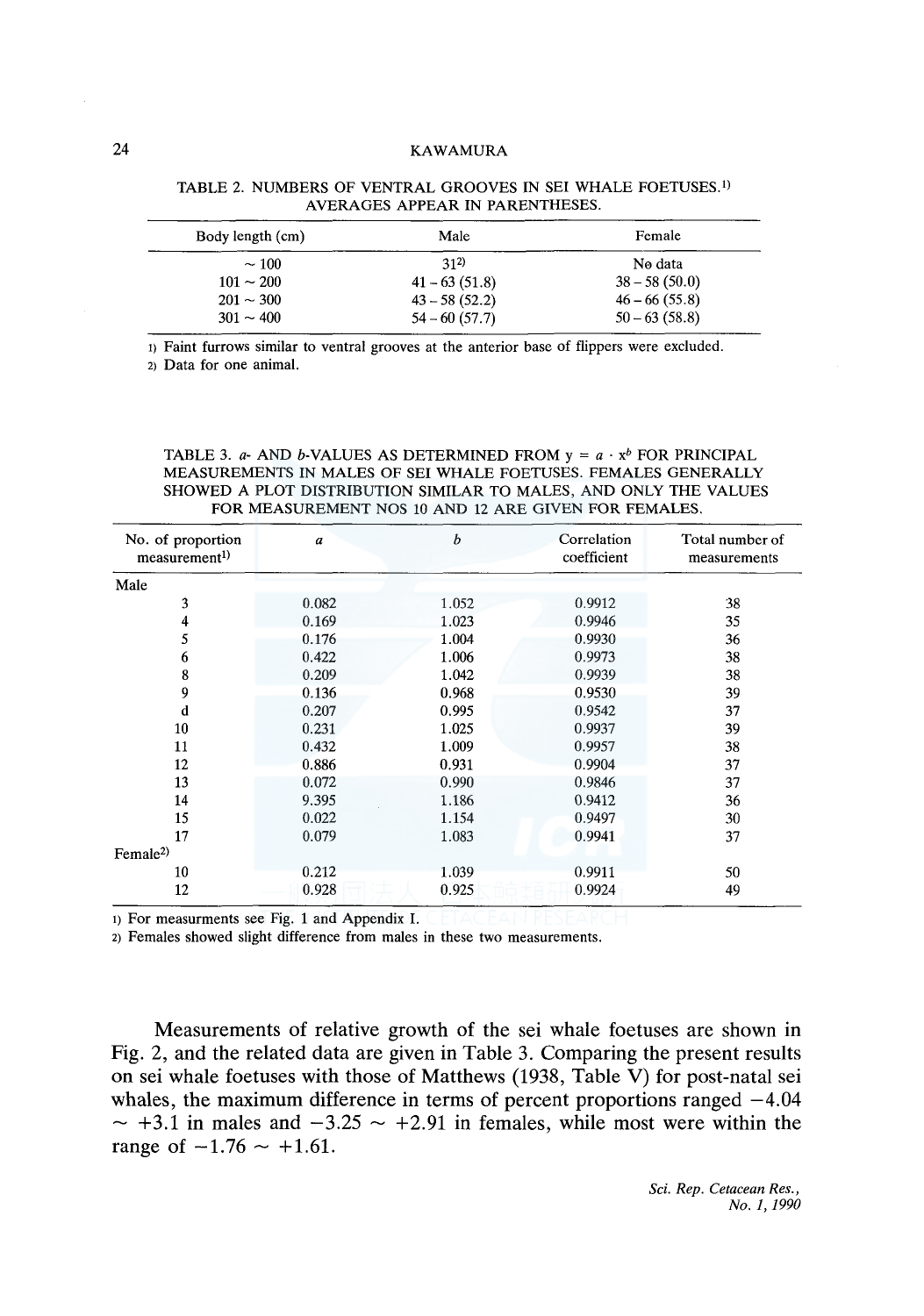

Fig. 2. Scatter plots of external measurements on body length for southern sei whale foetuses. No allometric phase was apparent within the size ranges examined. Closed circle indicates male, and open circle female. For measurements see Fig. 1 and Appendix I.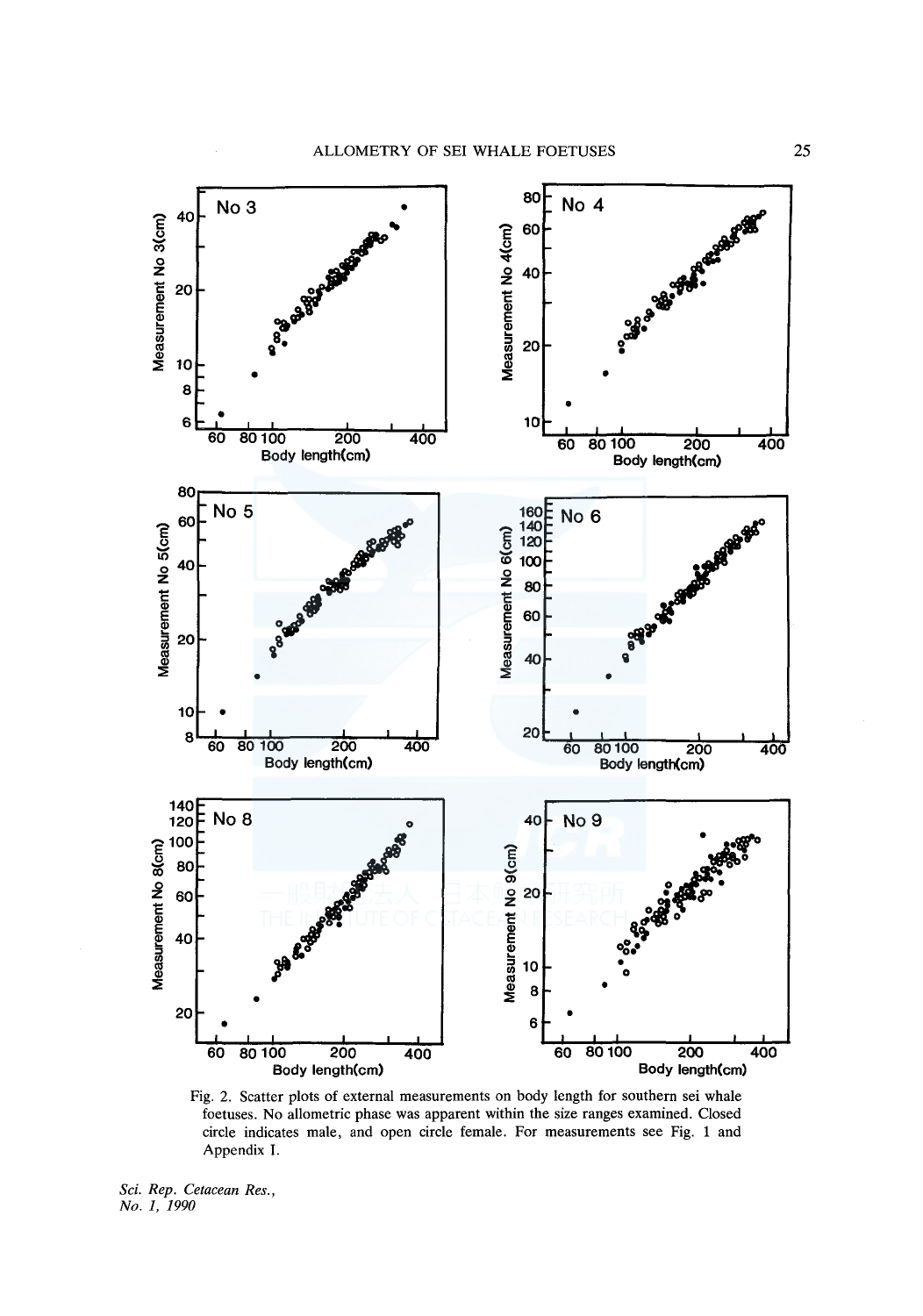

Fig. 2. (Continued)

*Sci. Rep. Cetacean Res., No. 1, 1990*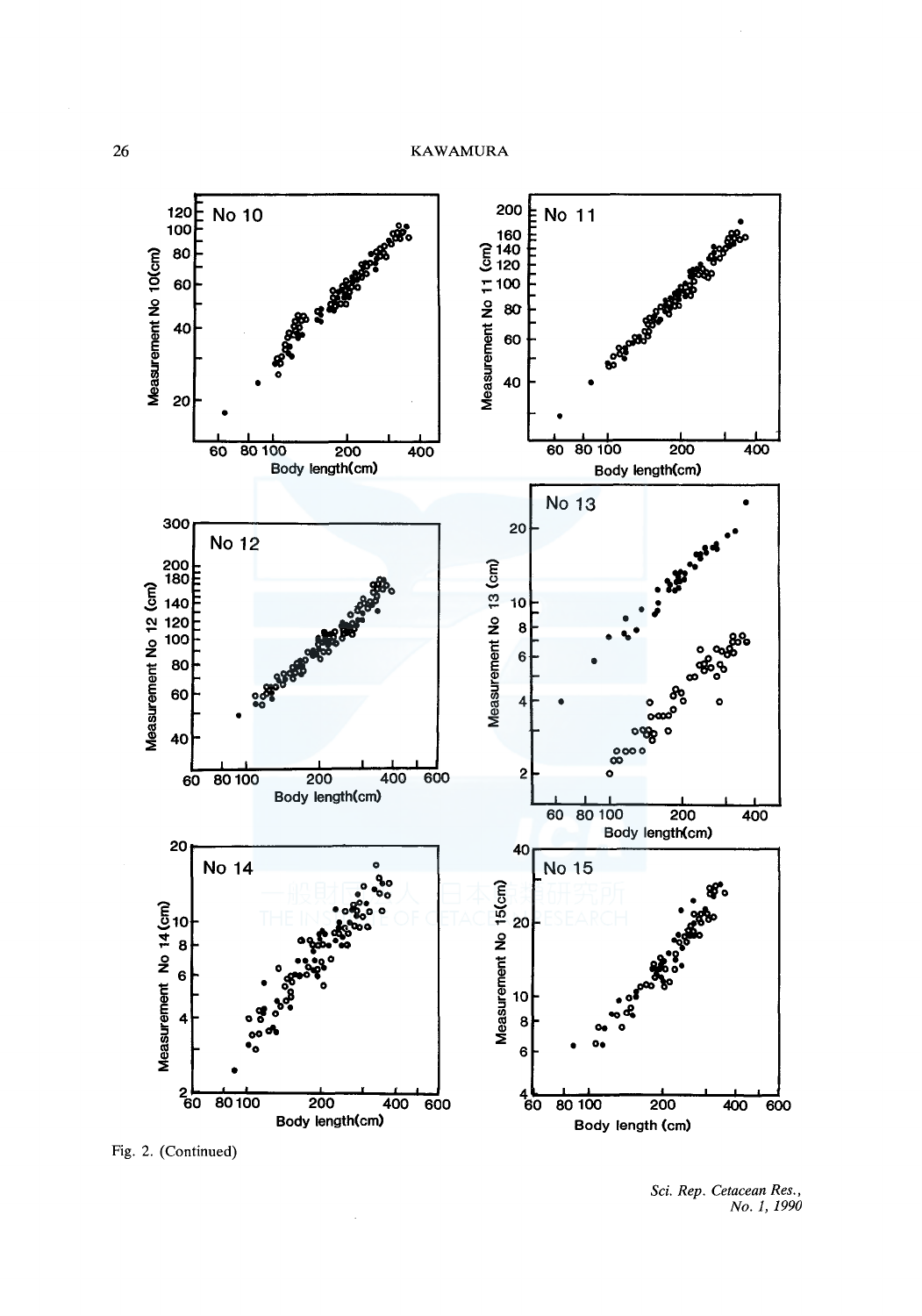

Fig. 2. (Continued)

The scatter in Fig. 2 demonstrates extremely similar or even the same functional patterns in both males and females. Although some signs suggesting possible change in the allometric phase at a length somewhere around 100 cm can be observed in Fig. 2 (e.g. Nos 4, 8, 9, 10, 13, 14 and 17), the signs for recognizing the allometric phase are obscure. The correlation coefficients for measurements No. 3 through No. 15 in male sei whale foetuses (Fig. 2) were within the range of 0.94-0.99, with high significance ( $p < 0.001$ ). In measurements No. 10 and No. 12 in females, in which greater but still small differences from males were evident, the correlation coefficients were significant, with values of 0.991 and 0.992, respectively ( $p < 0.001$ ). Monophasic-like characteristics in the allometry of sei whale foetuses are thus indicated at the size range of *ea.* 60-400 cm. Vikingsson (1988) found a relatively isometric growth for adult sei whales caught in Icelandic waters.

The *a*- and *b*-values of the allometric formula,  $y = ax^b$ , were in the range of 0.02-9.40 and 0.93-1.19, respectively (Table 3). In foetuses of the southern fin whale, Ohsumi (1960) found diphasic allometry in many cases, with a-values  $(\alpha$  in Ohsumi, 1960) of 0.82-1.20 as determined by the allometry formula, and critical points mainly at body lengths of *ea.* 100-120 cm.

Due to the limited data for sei whale foetuses shorter than 100 cm and longer than 400 cm, it was difficult to determine whether the allometric phase actually occurs during the prenatal period. So far as the present results are concerned, southern sei whale foetuses appeared to exhibit monophasic allometry. However, the results cannot be considered conclusive. Matthews (1938) concluded that in the sei whale, growth is "much more evenly distributed throughout the body", and a "marked differential growth in favour of the anterior region does not occur to anything like the extent that it does in the larger whales".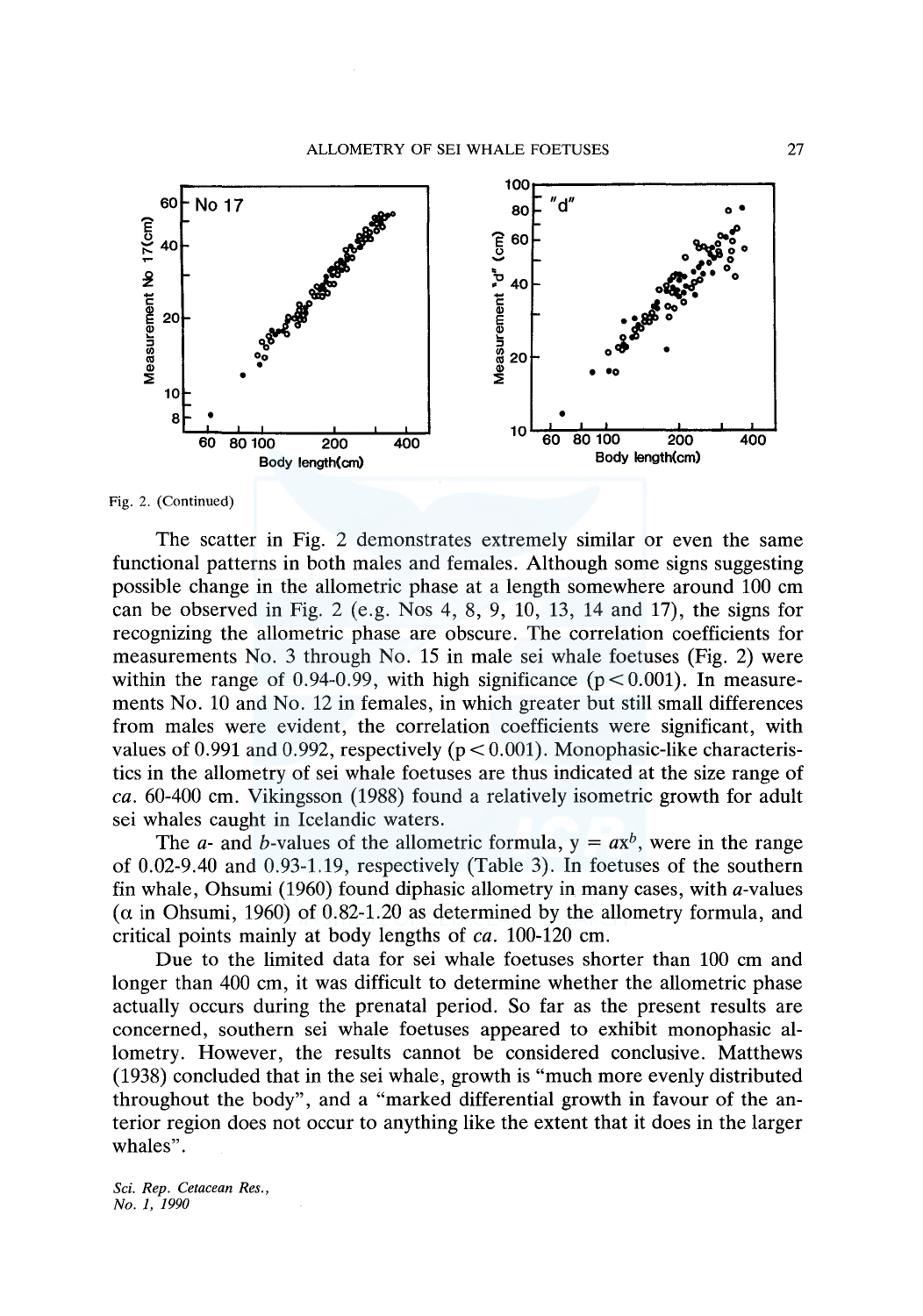#### 28 KAWAMURA

#### ACKNOWLEDGMENTS

The author is grateful to Drs S. Ohsumi and T. Kasuya of the National Research Institute of Far Seas Fisheries, Fisheries Agency, for helpful comments and criticisms on this paper. Thanks are also due to Dr H. Kato and Mr T. Miyashita of the same institute for assistance in the data compilation.

#### **REFERENCES**

HORWOOD, J. W. 1986. The lengths and distribution of Antarctic sei whales. *Sci. Rep. Whales Res. Inst., Tokyo* 37: 47-60.

HORWOOD, J. W. 1987. *The Sei Whale: Population Biology, Ecology and Management.* Croom Helm, London, New York and Sydney. 375pp.

KAWAMURA, A. 1974. Food and feeding ecology in the southern sei whale. *Sci. Rep. Whales Res. Inst., Tokyo*  26: 25-144.

MACKINTOSH, N.A. and WHEELER, J.F.C. 1929. Southern blue and fin whales. *Discovery Rep.* 1: 257-540.

MATTHEWS, L. H. 1938. The sei whale, *Balaenoptera borealis. Discovery Rep.* 17: 183-290.

0HSUMI, S. 1960. Relative growth of the fin whale, *Balaenoptera physalus* (Linn.). *Sci. Rep. Whales Res. Inst., Tokyo* 15: 17-84.

VIKINGSSON, G. A. 1988. Morphometric studies on the sei whale, *Balaenoptera borealis.* Paper SC/40/Mi6 presented to the IWC Scientific Committee, June 1986 (unpublished). 12pp.

Appendix I. External body measurements.

- 1. Total length (mm)
- 2. Lower jaw, projection beyond tip of snout
- 3. Tip of snout to anterior margin of blow hole
- a. Length of blow hole
- 4. Tip of snout to angle of gape
	- b. Tip of snout to angle of gape, inside
- 5. Tip of snout to center of eye
- 6. Tip of snout to tip of flipper
- 7. Center of eye to center of ear
- 8. Notch of flukes to posterior emargination of dorsal fin
- 9. Width of flukes at insertion
	- c. Tail flukes, notch to tip
	- d. Spread of tail flukes, tip to tip
- 10. Notch of flukes to center of anus
- 11. Notch of flukes to umbilicus
- 12. Notch of flukes to end of ventral grooves
- 13. Center of anus to center of reproductive aperture
- 14. Vertical height of dorsal fin
- 15. Length of base of dorsal fin
	- e. Dorsal fin, posterior depression
	- f. Anterior base to tip of dorsal fin, straight
	- g. Anterior base to tip of dorsal fin along emargination
- 16. Flipper, tip to axilla
- 17. Anterior end of lower border to tip of flipper
- 18. Greatest width of flipper
- 19. Diameter of umbilical cord at base
- 20. Length of penis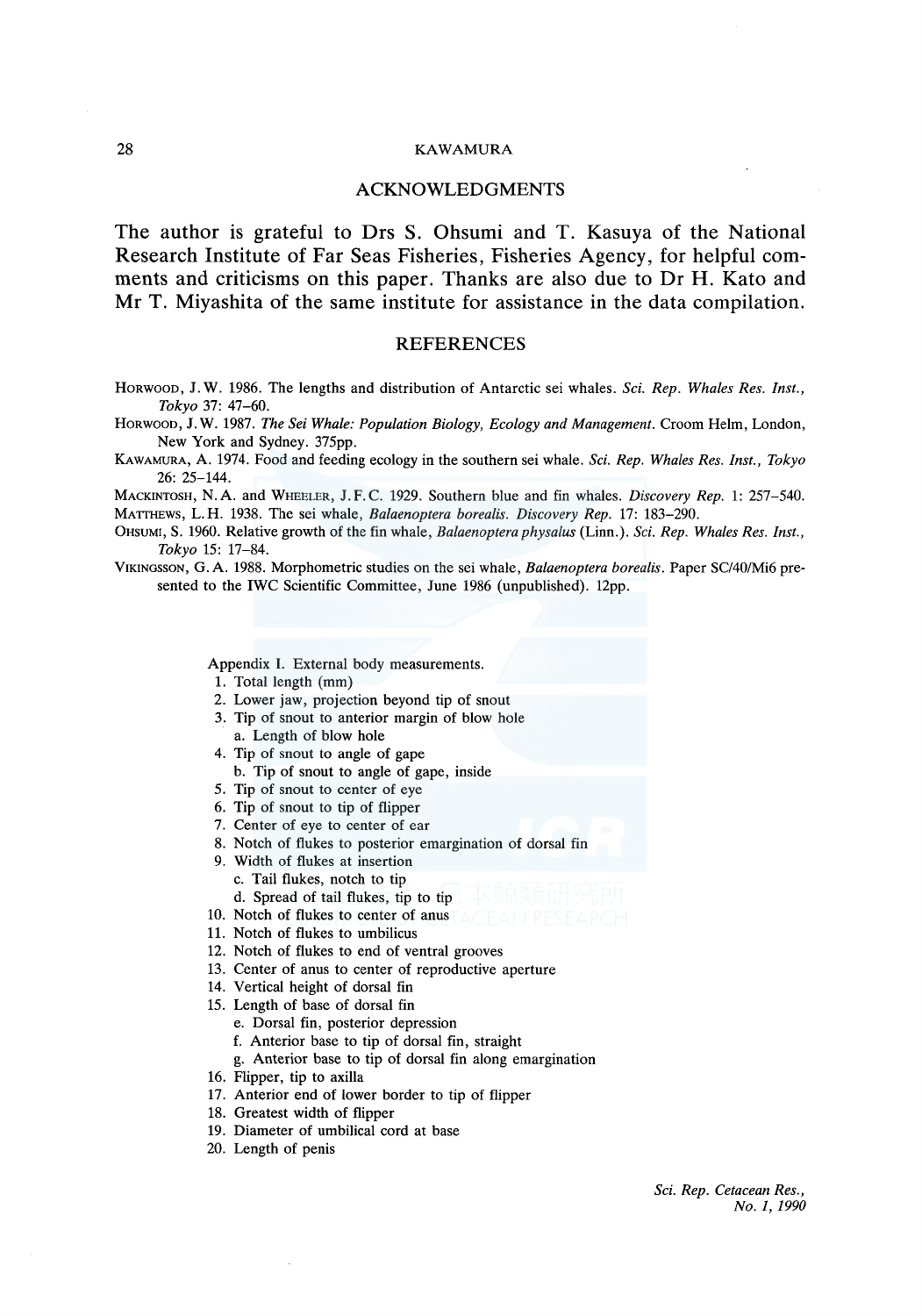| Whale number                         | 261                      | 1330           | 320                      | 990                      | 316                      | 559                            | 1029                     |
|--------------------------------------|--------------------------|----------------|--------------------------|--------------------------|--------------------------|--------------------------------|--------------------------|
| Date of catch                        | 25xii67                  | 18ii68         | 29xii67                  | 2ii68                    | 28xii67                  | 13i68                          | 2ii68                    |
| Body length(m)                       | 16.5                     | 15.2           | 15.6                     | 14.7                     | 15.3                     | 15.4                           | 15.6                     |
| No. of Ventral grooves <sup>2)</sup> | $\overline{\phantom{a}}$ | 31             | 41                       | 51                       | 47                       | 53                             | 49                       |
| Measurements                         |                          |                |                          |                          |                          |                                |                          |
| 1.                                   | 640                      | 870            | 1,004                    | 1,155                    | 1,165                    | 1,170                          | 1,270                    |
| 2.                                   |                          |                | 7                        |                          |                          |                                |                          |
|                                      | $\overline{a}$           | $\overline{a}$ | 0.7                      | $\overline{\phantom{a}}$ |                          |                                | $\overline{\phantom{a}}$ |
| 3.                                   | 65                       | 92             | 116                      | 142                      | 142                      | 148                            | 152                      |
|                                      | 10.2                     | 10.6           | 11.6                     | 12.3                     | 12.2                     | 12.6                           | 12.0                     |
| $\mathbf a$ .                        |                          | 15             |                          | 27                       |                          | 29                             | 33                       |
|                                      | $\frac{1}{2}$            | 1.7            | $\overline{a}$           | 2.3                      | $\frac{1}{2}$            | 2.5                            | 2.6                      |
| 4.                                   | 120                      | 160            | 198                      | 230                      | 237                      | 240                            | 240                      |
|                                      | 18.8                     | 18.4           | 19.7                     | 19.9                     | 20.3                     | 20.5                           | 18.9                     |
| b.                                   |                          | 135            | $\qquad \qquad -$        | 208                      | $\rightarrow$            |                                | 225                      |
|                                      | $\frac{1}{2}$            | 15.5           | $\frac{1}{2}$            | 18.0                     | $\overline{a}$           | <sup>-</sup><br>$\overline{a}$ | 17.7                     |
| 5.                                   | 103                      | 143            | 177                      | 215                      | 215                      | 228                            | 225                      |
|                                      |                          | 16.4           | 17.6                     | 18.6                     | 18.5                     |                                |                          |
|                                      | 16.1                     |                |                          |                          |                          | 19.5                           | 17.7                     |
| 6.                                   | 269                      | 370            | 433                      | 510                      | 532                      | 543                            | 547                      |
|                                      | 42.0                     | 42.5           | 43.1                     | 44.2                     | 45.7                     | 46.4                           | 43.0                     |
| 7.                                   | $\frac{1}{2}$            | 59             | $\frac{1}{1}$            | 86                       | ţ                        | $\qquad \qquad -$              | 87                       |
|                                      |                          | 6.8            |                          | 7.4                      |                          | $\overline{a}$                 | 6.9                      |
| 8.                                   | 185                      | 230            | 280                      | 327                      | 313                      | 315                            | 360                      |
|                                      | 28.9                     | 26.4           | 27.9                     | 28.3                     | 26.9                     | 26.9                           | 28.3                     |
| 9.                                   | 65                       | 85             | 104                      | 115                      | 137                      | 120                            | 130                      |
|                                      | $10.0\,$                 | 9.8            | 10.4                     | 10.0                     | 11.8                     | 10.3                           | $10.2\,$                 |
| c.                                   |                          | 95             |                          |                          |                          |                                |                          |
|                                      | $\frac{1}{2}$            | 10.9           | $\overline{\phantom{a}}$ | $\frac{1}{2}$            | $\overline{\phantom{a}}$ | $\overline{\phantom{a}}$       | $\overline{a}$           |
| d.                                   | 120                      | 175            | 175                      | 225                      | 282                      | 220                            | 240                      |
|                                      | 18.8                     | 20.1           | 17.4                     | 19.5                     | 24.2                     | 18.8                           | 18.9                     |
| 10.                                  | 175                      | 230            | 280                      | 305                      | 323                      | 300                            | 370                      |
|                                      | 27.3                     | 26.4           | 27.9                     | 26.4                     | 27.7                     | 25.6                           | 29.1                     |
| 11.                                  | 290                      | 400            | 483                      | 513                      | 548                      | 525                            | 585                      |
|                                      | 45.3                     | 45.9           | 48.1                     | 44.4                     | 47.0                     | 44.8                           | 46.1                     |
| 12.                                  | -                        | 500            | 575                      | 622                      | 655                      | 595                            | 700                      |
|                                      | $\overline{a}$           | 57.5           | 57.3                     | 53.9                     | 56.2                     | 50.9                           | 55.1                     |
| 13.                                  | 40                       | 58             | 73                       | 75                       | 87                       | 73                             |                          |
|                                      |                          | 6.7            | 7.3                      | 6.5                      | 7.5                      | 6.2                            | 78                       |
|                                      | 6.3                      |                |                          |                          |                          |                                | 6.1                      |
| 14.                                  | $\overline{\phantom{0}}$ | 25             | 32                       | 57<br>4.9                | 44                       | 43                             | 37                       |
|                                      |                          | 2.9            | 3.2                      |                          | 3.8                      | 3.7                            | 2.9                      |
| 15.                                  |                          | 65             | $\qquad \qquad -$        | 64                       | $\overline{\phantom{0}}$ | 75                             | 85                       |
|                                      |                          | 7.5            | —                        | 5.5                      |                          | 6.4                            | 6.7                      |
| e.                                   |                          | $\frac{1}{1}$  | $\frac{1}{4}$            | ī                        | $\overline{\phantom{0}}$ | $\overline{\phantom{0}}$       | 10 <sup>°</sup>          |
|                                      |                          |                |                          |                          | $\overline{\phantom{0}}$ | $\overline{\phantom{0}}$       | $\mathbf{0.8}$           |
| f.                                   |                          | 55             | 63                       | 64                       | 82                       | 78                             | 70                       |
|                                      |                          | 6.3            | 6.3                      | 5.5                      | 7.0                      | 6.7                            | 5.5                      |
| g.                                   |                          | 55             |                          | 78                       | -                        | 90                             | 82                       |
|                                      |                          | 6.3            |                          | 6.8                      |                          | 7.7                            | 6.5                      |
| 16.                                  | $\overline{a}$           | 100            |                          | $\frac{1}{2}$            | $\overline{a}$           | $\frac{1}{1}$                  |                          |
|                                      | $\overline{a}$           | 11.5           | $\overline{a}$           |                          | $\overline{a}$           |                                | $\overline{\phantom{a}}$ |
| 17.                                  | 83                       | 120            | 133                      | 180                      | 174                      | 180                            | 180                      |
|                                      | 13.0                     | 13.8           | 13.3                     | 15.6                     | 14.9                     | 15.4                           | 14.2                     |
| 18.                                  | 20                       | 27             | 32                       | 36                       | 38                       | 40                             | 39                       |
|                                      | 3.1                      | 3.2            | 3.2                      | 3.1                      | 3.3                      | 3.4                            | 3.1                      |
| 19.                                  |                          | ÷              | -                        | -                        | -                        | $\overline{\phantom{0}}$       | 30                       |
|                                      |                          | $\overline{a}$ | $\overline{a}$           | $\overline{\phantom{0}}$ |                          | $\equiv$                       | 2.4                      |
| 20.                                  | -                        | 35             | 43                       | 56                       |                          | 55                             | 58                       |
|                                      |                          | 4.0            | 4.3                      | 4.8                      |                          | 4.7                            | 4.6                      |
|                                      |                          |                |                          |                          |                          |                                |                          |

Appendix II. External measurements and percent body proportions for the foetuses of male sei whale. December 15, 1967-March 10, 1968. Antarctic. For measurements see Fig. 1 and Appendix I.1l

1) Bar indicates no datum (Continued)

2) Number at anterior base of flipper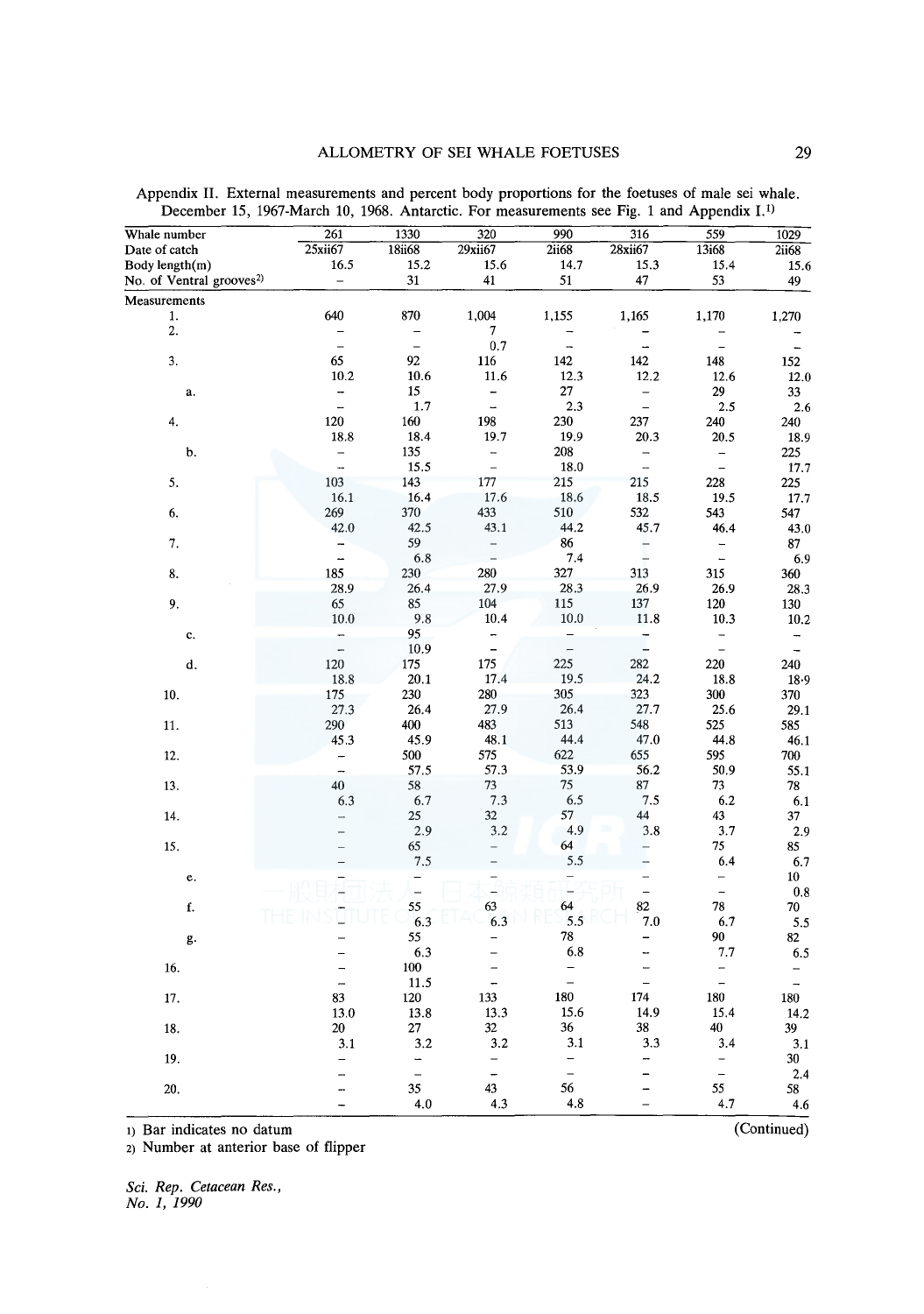| 19                       | 764                      | 1052                                       | 423                                 | 1207           | 126                      | 607                                        | 123                         | 239                      | 1539                     |
|--------------------------|--------------------------|--------------------------------------------|-------------------------------------|----------------|--------------------------|--------------------------------------------|-----------------------------|--------------------------|--------------------------|
| 15xii67                  | 26i68                    | <b>3ii68</b>                               | 5i68                                | 10ii68         | 20xii67                  | 15i68                                      | 20xii67                     | 23xii67                  | 25ii68                   |
| 15.2                     | 15.2                     | 14.8                                       | 15.9                                | 15.2           | 15.4                     | 16.1                                       | 15.2                        | 15.0                     | 14.7                     |
| $\overline{\phantom{a}}$ | 50                       | 51                                         | 53                                  | 49             | 53                       | 53                                         | 51                          | 54                       | 58                       |
|                          |                          |                                            |                                     |                |                          |                                            |                             |                          |                          |
| 1,290                    | 1,320                    | 1,510                                      | 1,545                               | 1,570          | 1,570                    | 1,710                                      | 1,710                       | 1,790                    | 1,840                    |
|                          |                          |                                            | 13                                  |                |                          |                                            |                             |                          | 16                       |
|                          | $\overline{a}$           | $\overline{\phantom{a}}$                   | 0.8                                 | $\overline{a}$ | $\overline{a}$           | u,                                         | $\overline{a}$              | $\overline{a}$           | 0.9                      |
|                          | 165                      | 180                                        | 197                                 | 195            | 200                      | 208                                        | 230                         | 245                      | 215                      |
|                          | 12.5                     | 11.9                                       | 12.8                                | 12.4           | 12.7                     | 12.2                                       | 13.5                        | 13.7                     | 11.7                     |
|                          | 34                       | 40                                         | 44                                  | 50             |                          | 48                                         |                             |                          | 55                       |
|                          | 2.6                      | 2.6                                        | 2.8                                 | 3.2            | $\frac{1}{2}$            | 2.8                                        | -<br>$\overline{a}$         | $\bar{a}$                | 3.0                      |
|                          |                          |                                            |                                     |                | 330                      |                                            | 368                         | 390                      | 360                      |
|                          | 275                      | $\overline{\phantom{a}}$                   | 310                                 | 325            |                          | 345                                        |                             | 21.8                     |                          |
|                          | 20.8                     |                                            | 20.1                                | 20.7           | 21.0                     | 20.2                                       | 21.5                        |                          | 19.6                     |
|                          | $\overline{\phantom{a}}$ | $\overline{\phantom{0}}$<br>$\overline{a}$ | $\qquad \qquad -$<br>$\overline{a}$ | 270            | $\bar{a}$                | $\overline{\phantom{a}}$<br>$\overline{a}$ | $\overline{\phantom{a}}$    | $\frac{1}{2}$            | 300                      |
|                          |                          |                                            |                                     | 17.2           |                          |                                            |                             |                          | 16.3                     |
|                          | 240                      | 275                                        | 293                                 | 280            | 300                      | 318                                        | 335                         | 350                      | 325                      |
|                          | 18.2                     | 18.2                                       | 19.0                                | 17.8           | 19.1                     | 18.6                                       | 19.6                        | 19.6                     | 17.7                     |
|                          | 594                      | 635                                        | 693                                 | 690            | 725                      | 780                                        | 773                         | 795                      | 790                      |
|                          | 45.0                     | 42.1                                       | 44.9                                | 43.9           | 46.2                     | 45.6                                       | 45.2                        | 44.4                     | 42.9                     |
|                          | 103                      | 95                                         | 112                                 | 103            | $\bar{a}$                | 122                                        | $\frac{1}{2}$               | $\frac{1}{2}$            | 120                      |
| $\overline{a}$           | 7.8                      | 6.3                                        | 7.2                                 | 6.6            |                          | 7.1                                        |                             |                          | 6.5                      |
| 384                      | 372                      | 455                                        | 448                                 | 465            | 470                      | 497                                        | 500                         | 530                      | 520                      |
| 29.8                     | 28.2                     | 30.1                                       | 29.0                                | 29.6           | 29.9                     | 29.1                                       | 29.2                        | 29.6                     | 28.3                     |
| 132                      | 154                      | 170                                        | 188                                 | 180            | 200                      | 195                                        | 180                         | 200                      | 170                      |
| 10.2                     | 11.7                     | 11.3                                       | 12.0                                | 11.5           | 12.7                     | 11.4                                       | 10.5                        | 11.1                     | $9.2\,$                  |
| <sup>-</sup>             |                          |                                            |                                     |                |                          |                                            |                             | $\frac{1}{2}$            | 200                      |
| $\overline{a}$           |                          |                                            |                                     | $\overline{a}$ |                          |                                            | $\frac{1}{2}$               |                          | 10.9                     |
| 290                      | 273                      | 330                                        |                                     | 340            | 320                      | 235                                        | 380                         | 420                      | 390                      |
| 22.5                     | 20.7                     | 21.9                                       | $\overline{a}$                      | 21.7           | 20.4                     | 13.7                                       | 22.2                        | 23.5                     | 21.2                     |
| 360                      | 375                      | 425                                        | 420                                 | 450            | 475                      | 470                                        | 470                         | 500                      | 530                      |
| 27.9                     | 28.4                     | 28.1                                       | 27.2                                | 28.7           | 30.3                     | 27.5                                       | 27.5                        | 27.9                     | $\bf 28.8$               |
| $\qquad \qquad -$        | 615                      | 710                                        | 707                                 | 740            | 735                      | 815                                        | 785                         | 800                      | 890                      |
|                          | 46.6                     | 47.0                                       | 45.8                                | 47.1           | 46.8                     | 47.7                                       | 45.9                        | 44.7                     | 48.4                     |
|                          | 720                      | 810                                        | 775                                 | 850            | 835                      | 923                                        | 895                         | 890                      | 950                      |
|                          | 54.5                     | 53.6                                       | 50.2                                | 54.1           | 53.2                     | 54.0                                       | 52.3                        | 49.7                     | 51.6                     |
| -                        | 95                       | 90                                         | 94                                  | 100            | 115                      | 122                                        | 115                         | 120                      | 115                      |
| $\overline{a}$           | 7.2                      | 6.0                                        | 6.1                                 | 6.4            | 7.3                      | 7.1                                        | 6.7                         | 6.7                      | 6.3                      |
| 38                       | 48                       | 45                                         | 61                                  | 60             | 70                       | 69                                         |                             | $\equiv$                 | 56                       |
| 2.9                      | 3.6                      | 3.0                                        | 3.9                                 | 3.8            | 4.5                      | 4,0                                        |                             | $\overline{a}$           | $3.0\,$                  |
|                          | 98                       | 85                                         | 100                                 | 105            |                          |                                            |                             | -                        | 130                      |
|                          | 7.2                      | 5.6                                        | 6.5                                 | 6.7            |                          |                                            |                             | $\overline{\phantom{0}}$ | 7.1                      |
|                          |                          |                                            |                                     | 23             |                          |                                            |                             | $\overline{a}$           | 20                       |
|                          |                          |                                            |                                     | 1.5            |                          |                                            |                             | $\overline{a}$           | 1.1                      |
|                          | 94                       | 95                                         | 103                                 | 115            | 120                      | 125                                        |                             |                          | 117                      |
|                          | 7.1                      | 6.3                                        | 6.9                                 | 7.3            | 7.6                      | 7.3                                        |                             |                          | 6.4                      |
| 99                       | 104                      | 110                                        | 120                                 | 125            |                          | 147                                        |                             |                          | 128                      |
| 7.7                      | 7.9                      | 7.3                                        | 7.8                                 | 8.0            |                          | 8.6                                        | $\overline{a}$              | $\overline{\phantom{0}}$ | $7.0\,$                  |
|                          |                          | 140                                        | -                                   | 175            | $\overline{\phantom{0}}$ |                                            | <u>.</u>                    | $\overline{a}$           | 195                      |
|                          | $\frac{1}{2}$            |                                            |                                     |                | $\overline{a}$           | $\overline{\phantom{0}}$<br>$\overline{a}$ |                             | $\overline{a}$           |                          |
|                          |                          | 9.3                                        |                                     | 11.1           | 230                      |                                            | $\frac{1}{\sqrt{2}}$<br>245 |                          | 10.6                     |
|                          | 200                      | 200                                        |                                     | 227            |                          | 270                                        |                             | 260                      | 260                      |
|                          | 15.2                     | 13.3                                       |                                     | 14.5           | 14.6                     | 15.8                                       | 14.3                        | 14.5                     | 14.1                     |
|                          | 43                       | 47                                         |                                     | 50             | 56                       | 54                                         | 55                          | 58                       | 56                       |
|                          | 3.3                      | 3.1                                        |                                     | 3.2            | 3.6                      | 3.2                                        | 3.2                         | 3.2                      | 3.6                      |
|                          | —                        | $\frac{1}{2}$                              |                                     | -              | $\overline{\phantom{0}}$ | $\overline{\phantom{0}}$                   | -                           | -                        | $\overline{\phantom{0}}$ |
|                          | $\overline{a}$           |                                            | -                                   | $\overline{a}$ | $\overline{a}$           | $\equiv$                                   | $\overline{a}$              | -                        | $\bar{\phantom{a}}$      |
|                          | 62                       | 65                                         | 70                                  | 80             | 80                       | 70                                         | 92                          |                          | 85                       |
|                          | 4.7                      | 4.3                                        | 4.5                                 | 5.1            | 5.1                      | 4.1                                        | 5.4                         | -                        | 4.6                      |

Appendix II. (Continued)

(Continued)

*Sci. Rep. Cetacean Res., No. 1, 1990* 

 $\bar{\mathbf{r}}$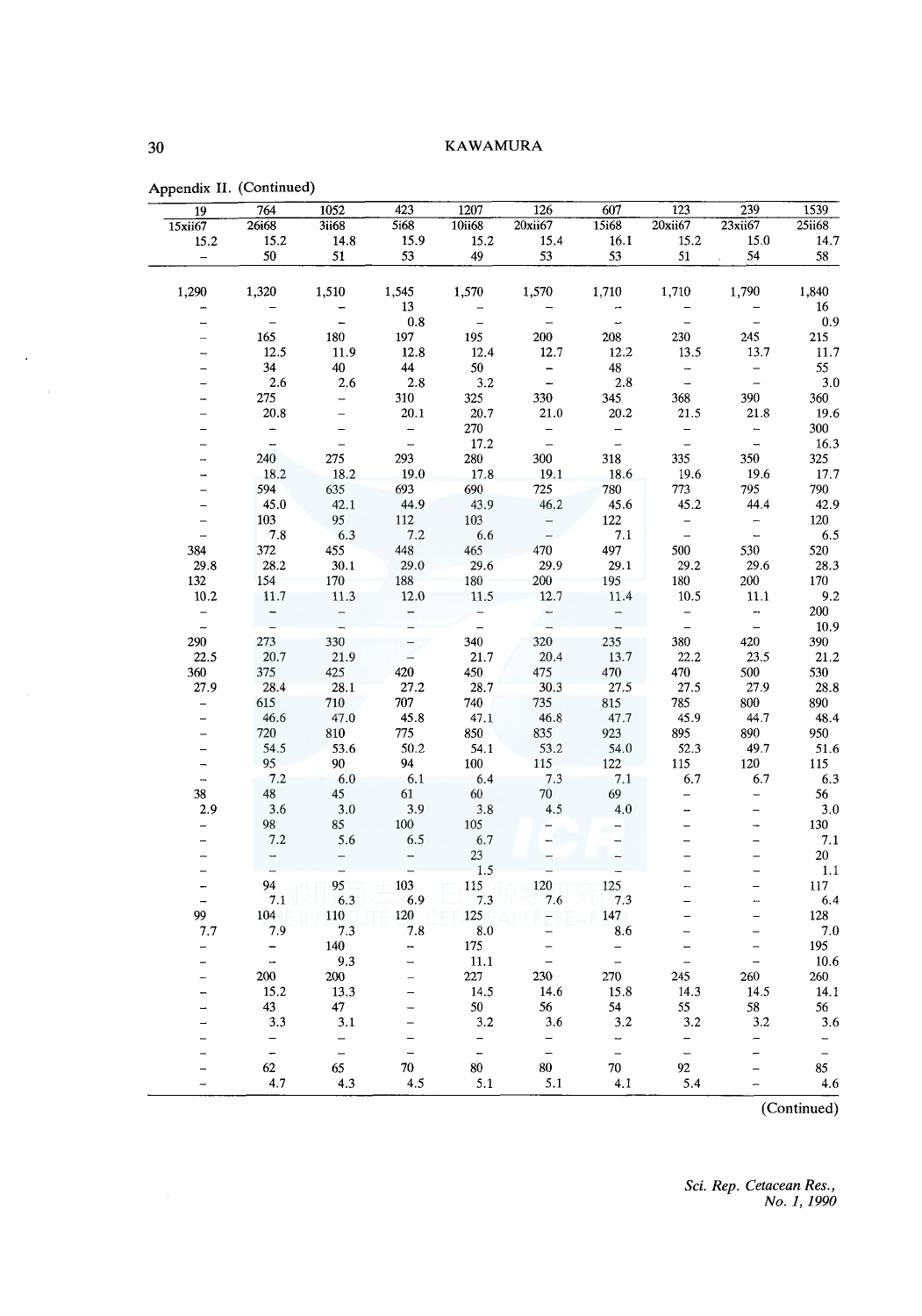| 845                  | 1075          | 948             | 303                                                            | 1533              | 485                      | 1133                     | 986                                       | 995                                       | 758                  | 1516                     |
|----------------------|---------------|-----------------|----------------------------------------------------------------|-------------------|--------------------------|--------------------------|-------------------------------------------|-------------------------------------------|----------------------|--------------------------|
| <b>28i68</b>         | 5ii68         | 31i68           | 28xii67                                                        | 25ii68            | 9i68                     | <b>8ii68</b>             | 1i68                                      | 1ii68                                     | 26i68                | 24ii68                   |
| 14.3                 | 15.2          | 16.1            | 16.0                                                           | 15.0              | 15.9                     | 14.4                     | 14.2                                      | 14.3                                      | 15.8                 | 16.3                     |
| 49                   | 49            | 52              | 49                                                             | 60                | 63                       | 55                       | 43                                        | 62                                        | 53                   | 59                       |
|                      |               |                 |                                                                |                   |                          |                          |                                           |                                           |                      |                          |
| 1,880                | 1,880         | 1,910           | 1,918                                                          | 1,950             | 1,975                    | 2,020                    | 2,030                                     | 2,120                                     | 2,260                | 2,290                    |
| 22                   | $\frac{1}{2}$ |                 | 14                                                             | $\frac{-}{-}$     | 18                       | $\overline{\phantom{a}}$ |                                           |                                           |                      |                          |
| 1.2                  |               |                 | 0.7                                                            |                   | 0.9                      |                          | $\overline{\phantom{0}}$                  | $\overline{\phantom{0}}$                  | $\bar{\phantom{a}}$  | $\overline{\phantom{a}}$ |
| 224                  | 225           | 237             | 231                                                            | 230               | 252                      | 245                      | 260                                       | 255                                       | 262                  | 295                      |
| 11.9                 | 12.0          | 12.4            | 12.0                                                           | 11.8              | 12.8                     | 12.1                     | 12.8                                      | 12.0                                      | 11.6                 | 12.9                     |
| 57                   | 57            | 46              | $\frac{1}{\pi}$                                                | 62                | 55                       | $75\,$                   | 65                                        | 68                                        | 65                   | 75                       |
| 3.0                  | 3.0           | 2.4             |                                                                | 3.2               | 2.8                      | 3.7                      | 3.2                                       | 3.2                                       | 2.9                  | 3.3                      |
| 370                  | 370           | 393             | 385                                                            | 390               | 405                      | 420                      | 420                                       | 385                                       | 445                  | 490                      |
| 19.7                 | 19.7          | 20.6            | 20.1                                                           | $20.0\,$          | 20.5                     | 20.8                     | 20.7                                      | 18.2                                      | 19.7                 | 21.4                     |
| $\frac{1}{\pi}$      | 310           | 348             | $\frac{1}{2}$                                                  | 330               | $\frac{1}{\pi}$          | 350                      | 380                                       | 375                                       | $\frac{1}{\sqrt{2}}$ | 410                      |
|                      | 16.5          | $-18.2$         |                                                                | 16.9              |                          | 17.3                     | 18.7                                      | 17.7                                      |                      | 17.9                     |
| 335                  | 335           | 350             | 358                                                            | 340               | 367                      | 360                      | 370                                       |                                           | 407                  | 430                      |
| 17.8                 | 17.8          | 18.3            | 18.7                                                           | 17.4              | 18.6                     | 17.8                     | 18.2                                      | $-$<br>$-$<br>920                         | 18.0                 | 18.8                     |
| 840                  | 820           | 835             | 858                                                            | 850               | 882                      | 920                      | 950                                       |                                           | 965                  | 1,030                    |
| 44.7                 | 43.6          | 43.7            | 44.7                                                           | 43.6              | 44.7                     | 45.5                     | 46.8                                      | 43.4                                      | 42.7                 | 45.0                     |
| 128                  | 123           | 145             | $\frac{1}{\pi}$                                                | 120               | 130                      | 130                      | 145                                       | 140                                       | 150                  | 150                      |
| 6.8                  | 6.5           | 7.6             |                                                                | $6.2\,$           | 6.6                      | 6.4                      | 7.1                                       | 6.6                                       | 6.7                  | 6.6                      |
| $\frac{1}{2}$        | 460           | 545             | 575                                                            | 560               | 545                      | 610<br>30.2              | 570                                       | 595                                       | $635$<br>28.1        | 650                      |
|                      | 24.5          | 28.5            | 30.0                                                           | 28.7              | 27.6                     |                          | 28.1                                      | 28.1                                      |                      | 28.4                     |
| 215                  | 193           | 190             | 220                                                            | 200               | 204                      | 240                      | 225                                       | 350                                       | $225\,$              | 240                      |
| 11.4                 | 10.4          | 9.9             | $11.5$                                                         | 10.3              | 10.3                     | 11.9                     | 11.1                                      | $11.1\,$                                  | $10.0$               | $10.5\,$                 |
| E)<br>H              | $\frac{1}{2}$ | $\frac{1}{\pi}$ |                                                                | 230               | $\frac{1}{\pi}$          | $\frac{1}{\sqrt{2}}$     | $\frac{1}{2}$                             | $\frac{1}{2}$                             | $\frac{1}{2}$        | 270<br>11.8              |
|                      | 440           |                 | $\frac{-}{425}$                                                | 11.8              |                          | 430                      | 375                                       | 395                                       | 460                  | 360                      |
| 375                  | 23.4          | 375             | 22.2                                                           | 440<br>22.6       | 360<br>18.4              | 21.3                     | 18.5                                      | 18.6                                      | 20.4                 | 15.7                     |
| 19.9                 | 550           | 19.6<br>530     | 528                                                            | 550               | 575                      | 545                      | 525                                       | 600                                       | 615                  | 640                      |
| 553                  |               |                 |                                                                |                   | 29.1                     | 27.0                     | 25.9                                      | 28.3                                      |                      | 27.9                     |
| 29.4                 | 29.3<br>910   | 27.7            | 27.5<br>905                                                    | 28.2<br>895       | 900                      | 920                      | 900                                       | 1,010                                     | 27.2<br>1,105        | 1,090                    |
| 890<br>47.3          | 48.4          | 880<br>46.1     | 47.2                                                           | 45.9              | 45.6                     | 45.5                     | 44.3                                      | 47.6                                      | 48.9                 | 47.6                     |
| 1,010                | 1,030         | 995             | 1,022                                                          | 980               | 1,069                    | 1,050                    | 1,000                                     | 1,090                                     | 1,210                | 1,190                    |
| 53.7                 | 54.8          | 52.1            | 53.3                                                           | 50.3              | 53.9                     | 52.0                     | 49.3                                      | 51.4                                      | 53.5                 | 52.0                     |
| 122                  | 135           | 115             | 130                                                            | 135               | 123                      | 135                      | 125                                       |                                           |                      | 160                      |
| 6.5                  | 7.2           | 6.0             | 6.8                                                            | 6.9               | 6.2                      | 6.7                      | 6.2                                       | $\begin{array}{c} 145 \\ 6.8 \end{array}$ | $\frac{140}{6.2}$    | 7.0                      |
| 70                   | 65            | 60              | 87                                                             | 90                | 90                       | 90                       | 65                                        | 80                                        |                      | 85                       |
| 3.7                  | 3.5           | 3.1             | 4.5                                                            | 4.6               | 4.6                      | 4.5                      | 3.2                                       | 3.8                                       | $\frac{115}{5.1}$    | 3.7                      |
| 125                  | 130           | 120             |                                                                | 130               | 135                      | 140                      | 112                                       | 150                                       | 175                  | 140                      |
| 6.6                  | 6.9           | 6.3             |                                                                | 6.7               | 6.8                      | 6.9                      | 5.5                                       | $7.0\,$                                   | 7.7                  | $6.1\,$                  |
|                      | 25            | 30              |                                                                | 30 <sup>°</sup>   |                          |                          | 40                                        | 35                                        |                      | 35 <sub>1</sub>          |
| $\frac{1}{\pi}$      | 1.3           | 1.6             | $\begin{bmatrix} 1 & 1 & 1 & 1 \\ 1 & 1 & 1 & 1 \end{bmatrix}$ | 1.5               | $\frac{1}{2}$            | $\frac{1}{2}$            | $2.0\,$                                   | 1.7                                       | $\frac{1}{\pi}$      | 1.5                      |
| 130                  | 140           | 130             | 162                                                            | $\frac{145}{7.4}$ | 160                      | 155                      |                                           | $\begin{array}{c} 165 \\ 7.8 \end{array}$ | $170\,$              | 175                      |
| 6.9                  | 7.4           | 6.8             | 8.4                                                            |                   | 8.1                      | 7.7                      | $\begin{array}{c} 135 \\ 6.7 \end{array}$ |                                           | 7.5                  | 7.6                      |
| 145                  | 155           | 160             | ш.                                                             | 170               | $\overline{\phantom{a}}$ | 170                      | 180                                       | 180                                       | 188                  | 195                      |
| 7.7                  | 8.2           | 8.4             |                                                                | $8.7\,$           | -                        | 8.4                      | 8.9                                       | 8.5                                       | 8.3                  | 8.5                      |
|                      | 197           |                 |                                                                | 200               | $\overline{a}$           | 225                      |                                           |                                           |                      | 240                      |
| $\frac{1}{\sqrt{2}}$ | 10.5          | $\frac{-}{-}$   | $\frac{1}{2}$                                                  | 10.3              | $\frac{1}{2}$            | 11.1                     | $\frac{1}{2}$                             | $\frac{1}{2}$                             | $\frac{1}{\pi}$      | $10.5\,$                 |
| 268                  | 274           | 277             | 286                                                            | 300               | 307                      | 320                      | 308                                       | 310                                       | 328                  | 350                      |
| 14.3                 | 14.6          | 14.5            | 14.9                                                           | 15.4              | 15.5                     | 15.8                     | 15.2                                      | 14.6                                      | 14.5                 | 15.3                     |
| 61                   | 55            | 58              | 64                                                             | 63                | 59                       | 65                       | 67                                        | 70                                        | 72                   | 75                       |
| 3.2                  | 2.9           | 3.0             | 3.3                                                            | 3.2               | 3.0                      | 3.2                      | 3.3                                       | 3.3                                       | $3.2\,$              | 3.3                      |
| $\frac{1}{1}$        |               |                 | $\frac{1}{2}$                                                  | $\bar{a}$         | $\frac{1}{2}$            | $\frac{1}{\sqrt{2}}$     | -                                         | $\frac{1}{2}$                             | $\bar{\Box}$         | $-$                      |
|                      | ÷,            | $\frac{1}{2}$   |                                                                |                   |                          |                          |                                           |                                           |                      | $\frac{1}{\sqrt{2}}$     |
| 90                   |               | 73              | 95                                                             | 87                | 85                       | 105                      |                                           | 105                                       | 100                  | 90                       |
| 4.8                  |               | 3.8             | 5.0                                                            | 4.5               | 4.3                      | 5.2                      | $\overline{\phantom{0}}$                  | $5.0\,$                                   | 4.4                  | 3.9                      |

Appendix II. (Continued)

(Continued)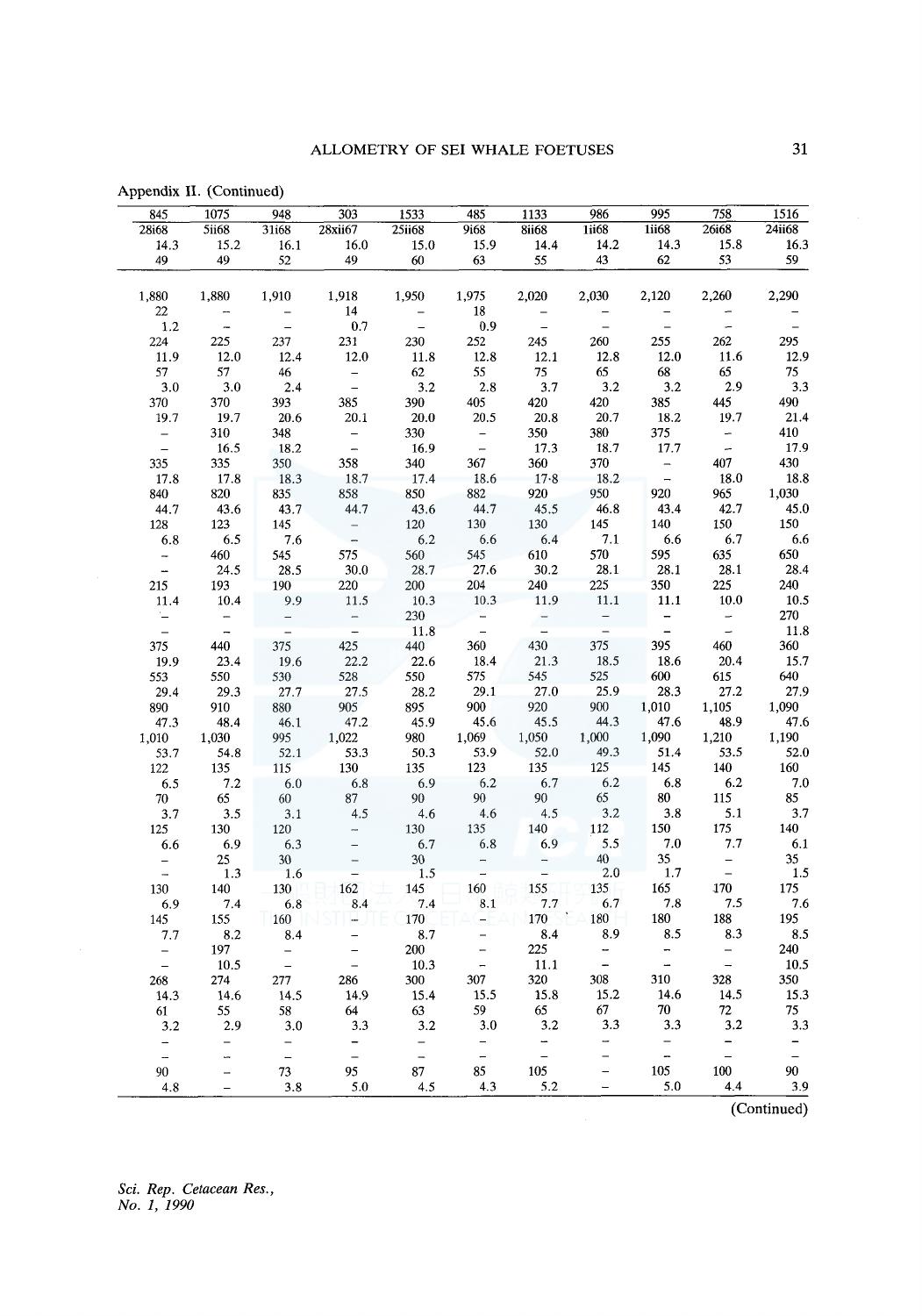|  |  | Appendix II. (Continued) |
|--|--|--------------------------|
|--|--|--------------------------|

| 1749                     | 1699                     | 1399           | 1446           | 1050                                       | 1488                     | 1734                     | 950                      | 892            | 759           | 1018                     |
|--------------------------|--------------------------|----------------|----------------|--------------------------------------------|--------------------------|--------------------------|--------------------------|----------------|---------------|--------------------------|
| 10iii68                  | 6iii68                   | 21ii68         | 22ii68         | 3ii68                                      | <b>23ii68</b>            | 7iii68                   | 31i68                    | 30i68          | <b>26i68</b>  | <b>2ii68</b>             |
| 15.6                     | 16.8                     | 15.9           | 14.9           | 14.6                                       | 14.5                     | 15.8                     | 15.1                     | 16.5           | 14.8          | 14.5                     |
| 59                       | 54                       | 60             | 47             | 45                                         | 56                       | $\frac{1}{2}$            | 50                       | 58             | 46            | 52                       |
| 3,550                    | 3,260                    | 3,030          | 2,770          | 2,740                                      | 2,660                    | 2,630                    | 2,440                    | 2,430          | 2,350         | 2,320                    |
|                          |                          |                | 22             | 30                                         |                          |                          |                          |                |               |                          |
| $\overline{\phantom{0}}$ | $\overline{\phantom{0}}$ | $\overline{a}$ | $\rm 0.8$      | 1.1                                        |                          | $\overline{a}$           |                          | $\overline{a}$ |               | $\overline{a}$           |
| 450                      | 370                      | 380            | 345            | 325                                        | 310                      | 320                      | 290                      | 302            | 287           | 275                      |
| 12.7                     | 11.3                     | 12.5           | 12.5           | 11.9                                       | 11.7                     | 12.2                     | 11.9                     | 12.4           | 12.2          | 11.9                     |
| $110\,$                  | 110                      | 85             | 80             | 87                                         | 80                       | 80                       | 62                       | 80             | 76            | 73                       |
| 3.1                      | 3.4                      | 2.8            | 2.9            | 3.2                                        | 3.0                      | 3.0                      | 2.7                      | 3.3            | 3.2           | 3.1                      |
| 690                      | 660                      | 600            | 570            | 550                                        | $\overline{\phantom{0}}$ | 540                      | 465                      | 490            | 460           | -                        |
| 19.4                     | 20.2                     | 19.8           | 20.6           | 20.1                                       | $\equiv$                 | 20.5                     | 19.1                     | 20.2           | 19.6          | $\overline{a}$           |
| 600                      | 560                      | 520            | 470            | 490                                        |                          | 460                      | 400                      | $\bar{a}$      |               |                          |
| 16.9                     | 17.2                     | 17.2           | 17.0           | 17.9                                       | $\equiv$                 | 17.5                     | 16.4                     |                |               |                          |
| 600                      | 555                      | 530            | 480            | 495                                        | 460                      | 470                      |                          | 458            | 425           | 420                      |
| 16.9                     | 16.9                     | 17.5           | 17.3           | 18.1                                       | 17.3                     | 17.9                     |                          | 18.8           | 18.1          | 18.1                     |
| 1,520                    | 1,420                    | 1,340          | 1,180          | 1,240                                      | 1,140                    | 1,170                    | 1,090                    | 1,105          | 1,036         | 1,030                    |
| 42.8                     | 43.6                     | 44.2           | 42.6           | 45.3                                       | 42.9                     | 44.5                     | 44.7                     | 45.5           | 44.1          | 44.4                     |
| 210                      | 205                      | 183            | 175            | 175                                        | 165                      | 173                      | 162                      | 164            | 155           | 157                      |
| 5.9                      | 6.3                      | 6.0            | 6.3            | 6.4                                        | 6.2                      | 6.6                      | 6.6                      | 6.7            | 6.6           | 6.8                      |
| 1,050                    | 1,010                    | 890            | $790\,$        | $\begin{array}{c} 800 \\ 29.2 \end{array}$ | 750                      | 830                      | 740                      | 710            | 660           | 670                      |
| 29.6                     | 31.0                     | 29.4           | 28.5           |                                            | 35.7                     | 31.6                     | 30.3                     | 29.2           | 28.1          | 28.9                     |
| 340                      | 300                      | 310            | 320            | 290                                        | 220                      | 240                      | 270                      | 280            | 230           | 250                      |
| 9.6                      | 9.2                      | 10.2           | 11.6           | 10.6                                       | 8.3                      | 9.1                      | 11.1                     | 11.5           | 9.8           | 10.8                     |
| 440                      | 390                      | 370            | 250            | $\overline{\phantom{a}}$                   | 300                      | 315                      | $\qquad \qquad -$        | $\frac{1}{2}$  |               | $\qquad \qquad -$        |
| 12.4                     | 12.0                     | 12.2           | 9.0            |                                            | 11.3                     | 12.0                     |                          |                |               |                          |
| 820                      | 650                      | 620            | $510\,$        | 440                                        | 530                      | 560                      | 480                      | 450            | 470           | $\overline{\phantom{0}}$ |
| 23.1                     | 19.9                     | 20.5           | 18.4           | 16.1                                       | 19.9                     | 21.3                     | 19.7                     | 18.5           | 20.0          |                          |
| 1,090                    | 830                      | 895<br>29.5    | 760            | 800                                        | 720                      | 690                      | 710                      | 675            | 690           | 660                      |
| 30.7                     | 25.5                     |                | 27.4           | 29.2                                       | 27.1                     | 26.2                     | 29.1                     | 27.8           | 29.4          | 28.4                     |
| 1,800<br>50.7            | 1,360<br>41.7            | 1,430<br>47.2  | 1,230          | 1,320                                      | 1,210                    | 1,190<br>45.2            | 1,145                    | 1,110          | 1,110         | 1,120                    |
| 1,940                    | 1,510                    | 1,590          | 44.4           | 48.2                                       | 45.5                     |                          | 46.9                     | 45.7           | 47.2          | 48.3                     |
| 54.6                     | 46.3                     | 52.5           | 1,340<br>48.4  | 1,530<br>55.8                              | 1,440<br>54.1            | 1,260                    | 1,255<br>51.4            | 1,240<br>51.0  | 1,240<br>52.8 | 1,280<br>55.2            |
| 260                      | 200                      | 190            | 175            |                                            | $\overline{\phantom{m}}$ | 47.9<br>170              | 165                      | 170            | 160           |                          |
| $7.3\,$                  | 6.1                      | 6.3            | 6.3            | 165<br>6.0                                 | $\frac{1}{2}$            | 6.5                      | 6.8                      | $7.0\,$        | 6.9           | 155<br>6.7               |
| 147                      | 135                      | 120            | 105            | 130                                        | 115                      | $100\,$                  | $80\,$                   | $87\,$         | 100           | 97                       |
| 4.1                      | 4.1                      | 4.0            | 3.8            | 4.7                                        | 4.3                      | 3.8                      | 3.3                      | 3.6            | 4.3           | 4.2                      |
| 290                      | 260                      | 230            | 200            | 250                                        | 180                      | 180                      | 135                      | 160            | 230           | 180                      |
| 8.2                      | $\bf 8.0$                | 7.6            | 7.2            | 9.1                                        | 6.8                      | 6.8                      | 5.5                      | 6.5            | 9.8           | 7.8                      |
| 75                       | 60                       | 65             | 55             | 40                                         | 40                       | 50                       |                          |                |               |                          |
| 2.1                      | 1.8                      | $2.1\,$        | 2.0            | 1.5                                        | 1.5                      | 1.7                      |                          | $\overline{a}$ |               | $\overline{\phantom{a}}$ |
| 280                      | 275                      | 250            | 193            | 240                                        | 200                      | 190                      | 164                      | 163            | 205           | 190                      |
| 7.9                      | 8.4                      | 8.3            | 7.0            | 8.8                                        | 7.5                      | 7.2                      | 6.7                      | 6.7            | 8.7           | 8.2                      |
| 315                      | 315                      | 290            | 210            | 250                                        | 220                      | 210                      | 192                      | 170            |               |                          |
| 8.9                      | 9.7                      | 9,6            | 7.6            | 9.1                                        | 8.3                      | 8.0                      | 7.9                      | 7.0            |               |                          |
| 380                      | 360                      | 330            | 270            | 320                                        | 280                      | 280                      | $\overline{\phantom{0}}$ |                | L             |                          |
| 10.7                     | 11.0                     | 10.9           | 9.7            | 11.7                                       | 10.5                     | 10.6                     | $\overline{\phantom{0}}$ | $\frac{1}{2}$  |               | $\overline{a}$           |
| 540                      | 505                      | 500            | 400            | 427                                        | 390                      | 390                      | 390                      | 388            | 359           | 345                      |
| $15.2\,$                 | 15.5                     | 16.5           | 14.4           | 15.6                                       | 14.7                     | 14.8                     | 16.0                     | 16.0           | 15.3          | 14.9                     |
| 118                      | 110                      | 103            | 82             | 88                                         | 185                      | 85                       | 78                       | 79             | 75            | 77                       |
| 3.3                      | 3,4                      | 3.4            | 3.0            | 3.2                                        | 3.2                      | 3.2                      | 3.2                      | 3.3            | 3.2           | 3.3                      |
| 80                       | 70                       |                |                |                                            |                          | $\overline{\phantom{0}}$ |                          |                |               |                          |
| 2.3                      | $2.1\,$                  | $\frac{1}{1}$  | $\overline{a}$ | $\overline{\phantom{0}}$                   |                          | $\overline{\phantom{0}}$ |                          |                |               |                          |
|                          |                          | 105            |                | 106                                        | 110                      | 100                      | 92                       |                | 85            |                          |
|                          | 115                      |                | 115            |                                            |                          |                          |                          |                |               |                          |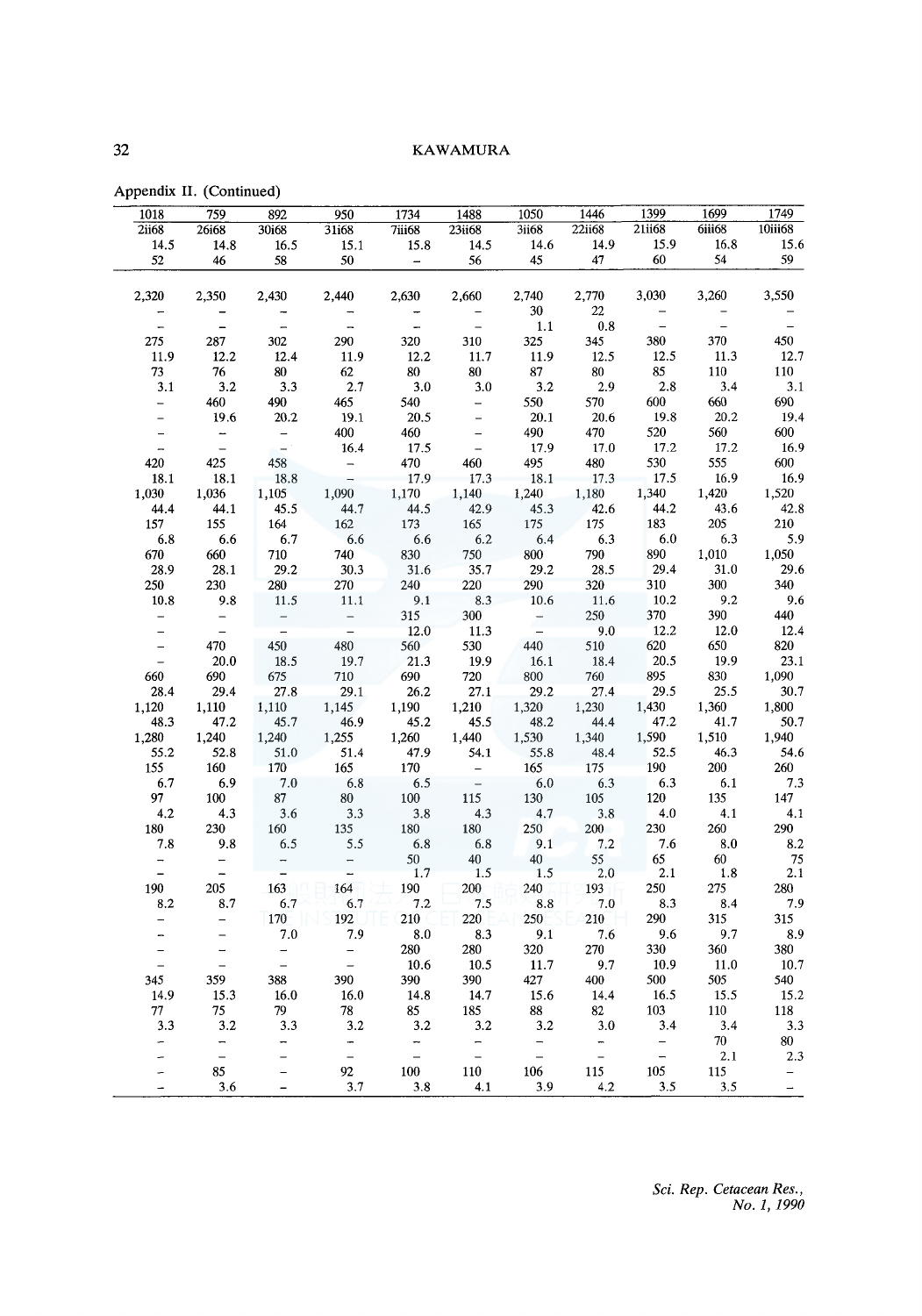#### ALLOMETRY OF SEI WHALE FOETUSES 33

|                                      |                          |                          |                          |                          |                          | . .                      |                          |
|--------------------------------------|--------------------------|--------------------------|--------------------------|--------------------------|--------------------------|--------------------------|--------------------------|
| Whale number                         | $\overline{121}$         | 465                      | 240                      | 416                      | 173                      | $\overline{163}$         | $\overline{150}$         |
| Date of catch                        | 20xii67                  | 7i68                     | 23xii67                  | 5i68                     | 21xii67                  | 21xii67                  | 21xii67                  |
| Body length(m)                       | 15.8                     | 15.8                     | 15.4                     | 15.1                     | 15.8                     | 14.8                     | 15.2                     |
| No. of Ventral grooves <sup>2)</sup> | 49                       | 38                       | $\overline{\phantom{0}}$ | $\overline{a}$           | 48                       | 48                       | 41                       |
| Measurements                         |                          |                          |                          |                          |                          |                          |                          |
| 1.                                   | 1,000                    | 1,053                    | 1,070                    | 1,080                    | 1,130                    | 1,170                    | 1,230                    |
| 2.                                   |                          | 7                        | 25                       | $\boldsymbol{0}$         |                          |                          |                          |
|                                      | $\overline{a}$           | 0.7                      | 2.3                      | 0.0                      | $\equiv$                 | $\overline{\phantom{0}}$ | $\overline{\phantom{0}}$ |
| 3.                                   | 120                      | 137                      | 155                      | 134                      | 150                      | 140                      | 155                      |
|                                      | 12.0                     | 13.0                     | 14.5                     | 12.4                     | 13.3                     | 12.0                     | 12.6                     |
| a.                                   | $\overline{a}$           | 25                       | $\overline{a}$           | 26                       | ÷,                       | $\overline{\phantom{0}}$ | $\overline{a}$           |
|                                      | $\overline{a}$           | 2.4                      | -                        | 2.4                      | $\equiv$                 | $\overline{a}$           | $\overline{\phantom{a}}$ |
| 4.                                   | 210                      | 225                      | 255                      | 225                      | 245                      | 250                      | 265                      |
|                                      | 21.0                     | 21.4                     | 23.8                     | 20.8                     | 21.7                     | 21.4                     | 21.5                     |
| b.                                   | $\overline{\phantom{0}}$ | $\overline{a}$           | $\overline{\phantom{0}}$ | $\overline{\phantom{0}}$ | $\overline{\phantom{0}}$ | $\overline{\phantom{a}}$ | $\overline{\phantom{m}}$ |
|                                      | $\overline{\phantom{0}}$ | $\overline{a}$           | $\overline{a}$           | $\equiv$                 | $\overline{a}$           | $\frac{1}{2}$            | $\equiv$                 |
| 5.                                   | 185                      | 205                      | 235                      | 195                      | 220                      | 215                      | 230                      |
|                                      | 18.5                     | 19.5                     | 22.0                     | 18.1                     | 19.5                     | 18.4                     | 18.7                     |
| 6.                                   | 435                      | 480                      | 545                      | 490                      | 535                      | 540                      | 550                      |
|                                      | 43.5                     | 45.6                     | 50.9                     | 45.4                     | 47.3                     | 46.2                     | 44.7                     |
| 7.                                   | -                        | $\overline{\phantom{0}}$ |                          | $\overline{\phantom{0}}$ | $\overline{\phantom{0}}$ | -                        | $\overline{\phantom{0}}$ |
|                                      |                          | $\overline{a}$           |                          | $\overline{a}$           | $\frac{1}{2}$            | $\equiv$                 | $\overline{\phantom{a}}$ |
| 8.                                   |                          | 297                      | 330                      | 305                      | 335                      | 330                      | 350                      |
|                                      |                          | 28.2                     | 30.8                     | 28.2                     | 29.6                     | 28.2                     | 28.5                     |
| 9.                                   | 120                      | 113                      | 95                       | 125                      | 140                      | 145                      | 140                      |
|                                      | 12.0                     | 10.7                     | 8.9                      | 11.6                     | 12.4                     | 12.4                     | 11.4                     |
| c.                                   |                          | -                        | $\overline{\phantom{0}}$ | $\overline{\phantom{0}}$ | $\overline{\phantom{a}}$ | $\qquad \qquad -$        | -                        |
|                                      | $\frac{1}{1}$            | $\overline{a}$           | -                        | $\overline{a}$           |                          | $\overline{a}$           | $\qquad \qquad -$        |
| d.                                   | 210                      | 95?                      | -                        | 175                      | 240                      | 220                      | 220                      |
|                                      | 21.0                     | 9.5?                     | $\qquad \qquad -$        | 16.2                     | 21.2                     | 18.8                     | 17.9                     |
| 10.                                  | 280                      | 290                      | 250                      | 298                      | 320                      | 335                      | 360                      |
|                                      | 28.0                     | 27.5                     | 23.4                     | 27.6                     | 28.3                     | 28.6                     | 29.3                     |
| 11.                                  | 475                      | 477                      | $\overline{a}$           | 510                      | 525                      | 550                      | 590                      |
|                                      | 47.5                     | 45.3                     | $\qquad \qquad -$        | 47.2                     | 46.5                     | 47.0                     | 48.0                     |
| 12.                                  | 600                      | 564                      | $\qquad \qquad -$        | 605                      | 650                      | 635                      | 675                      |
|                                      | 60.0                     | 53.6                     | $\overline{\phantom{0}}$ | 56.0                     | 57.5                     | 54.3                     | 54.9                     |
| 13.                                  | 20                       | 23                       | 25                       | 23                       | $\overline{\phantom{0}}$ | 25                       | 25                       |
|                                      | 2.0                      | 2.2                      | 2.3                      | 2.1                      | $\overline{a}$           | 2.1                      | 2.0                      |
| 14.                                  | 40                       | 35                       | 30                       | 35                       | 45                       | 40                       | 38                       |
|                                      | 4.0                      | 3.3                      | 2.8                      | 3.2                      | 4.0                      | 3.4                      | 3.1                      |
| 15.                                  |                          | 65                       |                          | 75                       |                          | -                        | $\qquad \qquad -$        |
|                                      |                          | 6.2                      |                          | 6.9                      |                          | $\overline{a}$           | $\overline{\phantom{0}}$ |
| e.                                   |                          | Η                        |                          |                          | ÷                        | -                        | $\overline{\phantom{0}}$ |
|                                      |                          | _                        |                          | Ì                        | $\equiv$                 | $\overline{\phantom{a}}$ | $\overline{\phantom{a}}$ |
| f.                                   | 68                       | 67                       | 70                       | 69                       | 75                       | 80                       | 75                       |
|                                      | 6.8                      | 6.4                      | 6.5                      | 6.4                      | 6.6                      | 6.8                      | 6.1                      |
| g.                                   | 78                       | $\overline{\phantom{0}}$ | $\overline{\phantom{0}}$ | $\overline{a}$           | 85                       | 93                       | 91                       |
|                                      | 7.8                      |                          | $\overline{a}$           |                          | 7.5                      | 7.9                      | 7.7                      |
| 16.                                  | $\equiv$                 | -                        | $\rightarrow$            | $\qquad \qquad -$        | $\overline{\phantom{a}}$ | -                        | -                        |
|                                      | $\overline{\phantom{0}}$ | $\overline{a}$           | $\overline{\phantom{0}}$ | $\overline{a}$           | $\equiv$                 | $\equiv$                 |                          |
| 17.                                  | 144                      | 162                      | 140                      | 158                      | 165                      | 175                      |                          |
|                                      | 14.4                     | 15.4                     | 13.1                     | 14.6                     | 14.6                     | 15.0                     |                          |
| 18.                                  | 33                       | 34                       | 34                       | 35                       | 38                       | 36                       | -                        |
|                                      | 3.3                      | 3.2                      | 3.2                      | 3.2                      | 3.4                      | 3.1                      |                          |

Appendix III. External measurements and percent body proportions for the foetuses of female sei whales. December 18, 1967-March 6, 1968. Antarctic. For measurements see Table 1 and Appendix I.<sup>1)</sup>

1) Bar indicates no datum (Continued)

2) Number at anterior base of flipper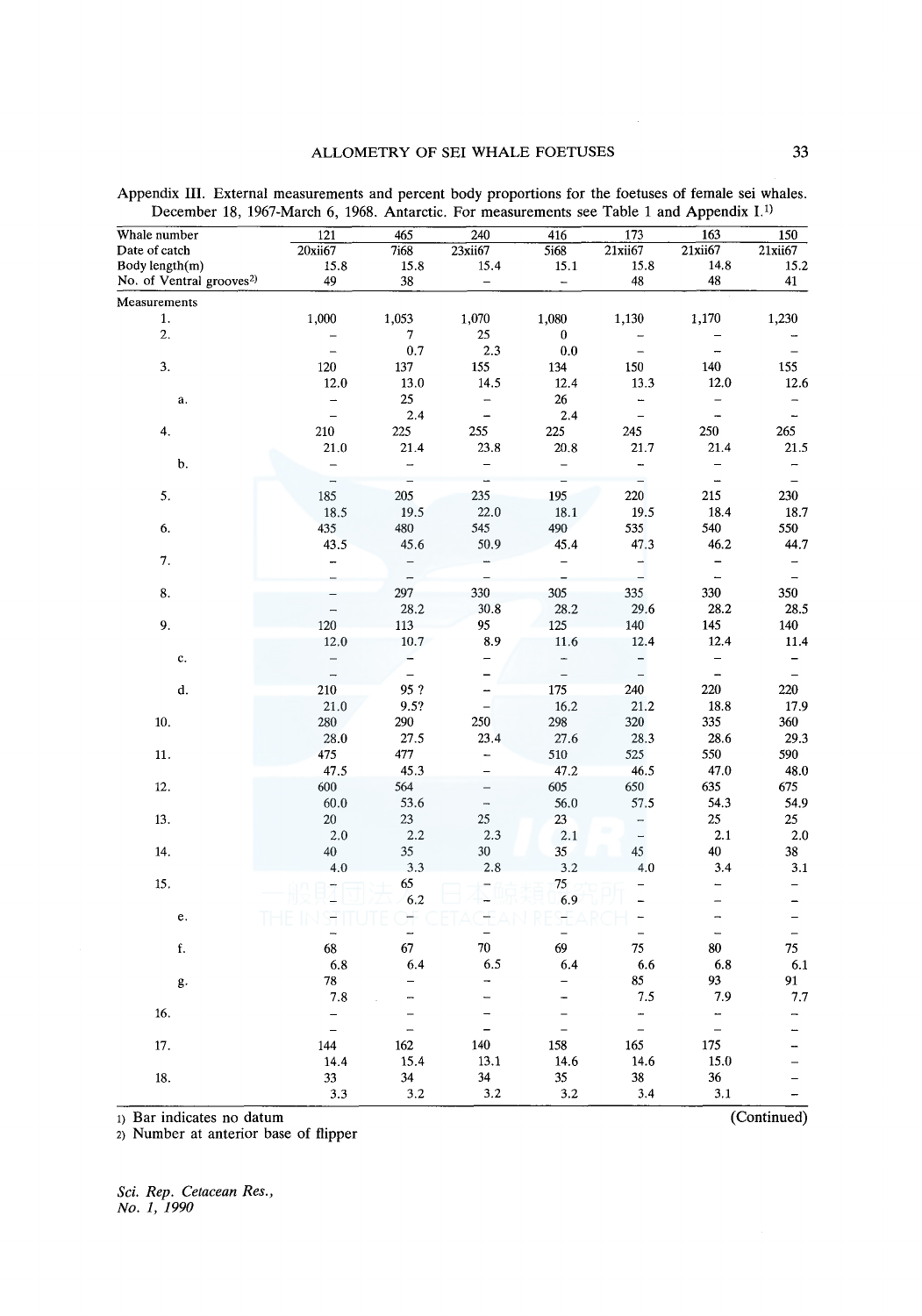| 1083                     | 166                                             | 1081                | 260            | $\overline{354}$          | 104                                 | $\overline{222}$         | 1442                     | 148                      | 508                                                  |
|--------------------------|-------------------------------------------------|---------------------|----------------|---------------------------|-------------------------------------|--------------------------|--------------------------|--------------------------|------------------------------------------------------|
| 5ii68                    | 21xii67                                         | <b>5ii68</b>        | 25xii67        | 2i68                      | 18xii67                             | 23xii67                  | 22ii68                   | 21xii67                  | 11i68                                                |
| 15.6                     | 15.3                                            | 14.9                | 15.0           | 15.3                      | 14.4                                | 15.9                     | 14.6                     | 16.3                     | 14.4                                                 |
| 46                       | 52                                              | 45                  | 44             | 50                        | 49                                  | 58                       | 53                       | 58                       | 52                                                   |
|                          |                                                 |                     |                |                           |                                     |                          |                          |                          |                                                      |
| 1,290                    | 1,300                                           | 1,370               | 1,400          | 1,405                     | 1,430                               | 1,460                    | 1,470                    | 1,470                    | 1,475                                                |
|                          |                                                 |                     |                | 10                        |                                     |                          |                          |                          | 4                                                    |
| $\overline{a}$           | $\overline{a}$                                  | $\overline{a}$      | $\overline{a}$ | 0.7                       | $\bar{ }$                           | $\frac{1}{2}$            | $\overline{\phantom{0}}$ | $\frac{1}{2}$            | 0.3                                                  |
| 157                      | 170                                             | 190                 | 185            | 182                       | 165                                 | 175                      | 185                      | 185                      | 205                                                  |
| 12.2                     | 13.1                                            | 13.9                | 13.2           | 13.0                      | 11.5                                | 12.0                     | 12.6                     | 12.6                     | 13.9                                                 |
| 34                       | $\overline{\phantom{0}}$                        | 40                  | $\frac{1}{2}$  |                           | $\qquad \qquad -$                   | $\overline{\phantom{0}}$ | 33                       | $\frac{1}{2}$            | 37                                                   |
| 2.6                      | $\frac{1}{2}$                                   | 2.9                 |                | $\frac{1}{2}$             | $\frac{1}{2}$                       | $\overline{a}$           | 2.2                      |                          | 2.5                                                  |
| 265                      | 280                                             | 320                 | 300            | 308                       | 300                                 | 300                      | 300                      | 310                      | 325                                                  |
| 20.5                     | 21.5                                            | 23.4                | 21.4           | 21.9                      | 21.0                                | 20.5                     | 20.4                     | 21.1                     | 22.0                                                 |
| 215                      |                                                 | 265                 | $\overline{a}$ | $\qquad \qquad -$         | $\qquad \qquad -$                   | $\overline{\phantom{0}}$ | 255                      |                          | $\qquad \qquad -$                                    |
| 16.7                     | $\frac{1}{2}$                                   | 19.3                | $\frac{1}{2}$  | $\overline{a}$            | $\frac{1}{2}$                       | $\overline{\phantom{a}}$ | 17.3                     | $\frac{1}{\sqrt{2}}$     | $\overline{\phantom{a}}$                             |
| 235                      | 250                                             | 275                 | 273            | 280                       | 260                                 | 270                      | 260                      | 275                      | 295                                                  |
| 18.2                     | 19.2                                            | 20.1                | 19.5           | 19.9                      | 18.2                                | 18.5                     | 17.7                     | 18.7                     | 20.0                                                 |
| 580                      | 585                                             | 650                 | 635            | 657                       | 615                                 | 660                      | 620                      | 635                      | 690                                                  |
| 45.0                     | 45.0                                            | 47.4                | 45.4           | 46.8                      | 43.0                                | 45.2                     | 42.2                     | 43.2                     | 46.8                                                 |
|                          | $\qquad \qquad -$                               | 105                 |                | $107\,$                   |                                     |                          | 100                      |                          | $\overline{\phantom{a}}$                             |
| $\frac{1}{2}$            |                                                 | 7.7                 | $\frac{1}{2}$  | 7.6                       | $\frac{1}{2}$                       | $\bar{\mathbb{I}}$       | 6.8                      | $\frac{1}{\alpha}$       | $\frac{1}{2}$                                        |
| 380                      | $\qquad \qquad \blacksquare$                    | 410                 | 415            | 368                       | 400                                 | 425                      | 400                      | 440                      | 423                                                  |
|                          |                                                 |                     |                |                           |                                     |                          |                          | 29.9                     |                                                      |
| 29.5                     | $\overline{a}$                                  | 29.9                | 29.6           | 27.6                      | 28.0                                | 29.1                     | 27.2                     |                          | 28.7                                                 |
| 150                      | 170                                             | 155                 | 160            | 150                       | 155                                 | 160                      | 160                      | 185                      | 170                                                  |
| 11.6                     | 13.1                                            | 11.3                | 11.4           | 10.7                      | 10.8                                | $11.0$                   | 10.9                     | 12.6                     | 11.5                                                 |
| $\overline{\phantom{0}}$ | $\frac{1}{2}$                                   | -                   |                |                           | È                                   | $\overline{\phantom{0}}$ | 170                      | $\overline{\phantom{0}}$ | $\overline{\phantom{0}}$                             |
| $\frac{1}{2}$            | $\frac{1}{2}$                                   | $\bar{\mathcal{L}}$ | $\omega$       | $\frac{1}{2}$             |                                     | $\overline{\phantom{a}}$ | 11.6                     | $\equiv$                 | $\overline{a}$                                       |
| 245                      | 260                                             | 260                 | 280            | 280                       | 290                                 | 290                      | 300                      | $\qquad \qquad -$        | 295                                                  |
| 19.0                     | 20.0                                            | 19.0                | 20.0           | 19.9                      | 20.3                                | 19.9                     | 20.4                     | $\equiv$                 | 20.0                                                 |
| 365                      | 365                                             | 375                 | 390            | 390                       | 420                                 | 420                      | 425                      | 440                      | 438                                                  |
| 28.3                     | 28.1                                            | 27.4                | 27.9           | 27.8                      | 29.4                                | 28.8                     | 28.9                     | 29.9                     | 29.7                                                 |
| 605                      | 600                                             | 590                 | 635            | 625                       | 655                                 | 690                      | 695                      | 720                      | 700                                                  |
| 46.9                     | 46.2                                            | 43.1                | 45.4           | 44.5                      | 45.8                                | 47.3                     | 47.3                     | 49.0                     | 47.5                                                 |
| 710                      | 690                                             | 720                 | 750            | 705                       | 790                                 | 780                      | 780                      | 820                      | 775                                                  |
| 55.0                     | 53.1                                            | 52.6                | 53.6           | 50.2                      | 55.2                                | 53.4                     | 53.1                     | 55.8                     | 52.5                                                 |
| 30                       | $\overline{\phantom{a}}$                        | 25                  | 30             | 29                        | $30\,$                              | 40                       | 28                       | 35                       | 28                                                   |
| 2.3                      | $\frac{1}{2}$                                   | 1.8                 | 2.1            | 2.1                       | 2.1                                 | 2.7                      | 1.9                      | 2.4                      | 1.9                                                  |
| 43                       | 65                                              | 47                  | 55             | 48                        | 58                                  | 60                       | 50                       | 53                       | 58                                                   |
| 3.3                      | 5.0                                             | 3.4                 | 3.9            | 3.4                       | 4.1                                 | 4.1                      | 3.4                      | 3.6                      | 3.9                                                  |
| 85                       |                                                 | 75                  |                | 87                        |                                     |                          | 100                      | ÷,                       | 90                                                   |
| 6.6                      | $\overline{a}$                                  | 5.5                 |                | 6.2                       |                                     |                          | 6.8                      | $\Box$                   | 6.1                                                  |
| 20                       |                                                 | 20                  |                | $\overline{\phantom{0}}$  |                                     |                          | 20                       | -                        | $\equiv$                                             |
| 1.6                      |                                                 | 1.5                 |                |                           |                                     | 1.4                      | $\ddot{\phantom{0}}$     | $\frac{1}{2}$            | $\Box$                                               |
| 80                       | 105                                             | 100                 | 85             | 96                        | 95                                  | 110                      | 103                      | 105                      | 102                                                  |
| 6.2                      | 8.1                                             | 7.3                 | 6.1            | 6.8                       | 6.6                                 | 7.5                      | 7.0                      | 7.1                      | 6.9                                                  |
| 90                       | 105                                             | 110                 | 100            | 110                       | 102                                 | -                        | 125                      | 130                      |                                                      |
| 7.0                      | 8.1                                             | 8.0                 | 7.1            | 7.8                       | 7.1                                 |                          | 8.5                      | 8.8                      | 128                                                  |
|                          |                                                 |                     |                |                           |                                     |                          |                          |                          | 8.7                                                  |
| 130                      | $\overline{\phantom{0}}$<br>$\bar{\phantom{a}}$ | 150                 | -              | $\equiv$<br>$\frac{1}{2}$ | $\qquad \qquad -$<br>$\overline{a}$ |                          | 160                      | u,<br>$\frac{1}{2}$      | $\overline{\phantom{a}}$<br>$\overline{\phantom{a}}$ |
| $10.1$                   |                                                 | 10.9                | $\overline{a}$ |                           |                                     |                          | 10.9                     |                          |                                                      |
| 180                      | 190                                             | 205                 | 200            | 216                       | 195                                 | 220                      | 210                      | 200                      | 228                                                  |
| 14.0                     | 14.6                                            | 15.0                | 14.3           | 15.4                      | 13.6                                | 15.1                     | 14.3                     | 13.6                     | 15.5                                                 |
| 43                       | 40                                              | 44                  | 40             | 44                        | 45                                  | 50                       | 40                       | 45                       | 47                                                   |
| 3.3                      | 3.0                                             | 3.2                 | 2.9            | 3.1                       | 3.1                                 | 3.4                      | 2.7                      | 3.1                      | 3.2                                                  |

 $\sim 0.1$ 

Appendix III. (Continued)

(Continued)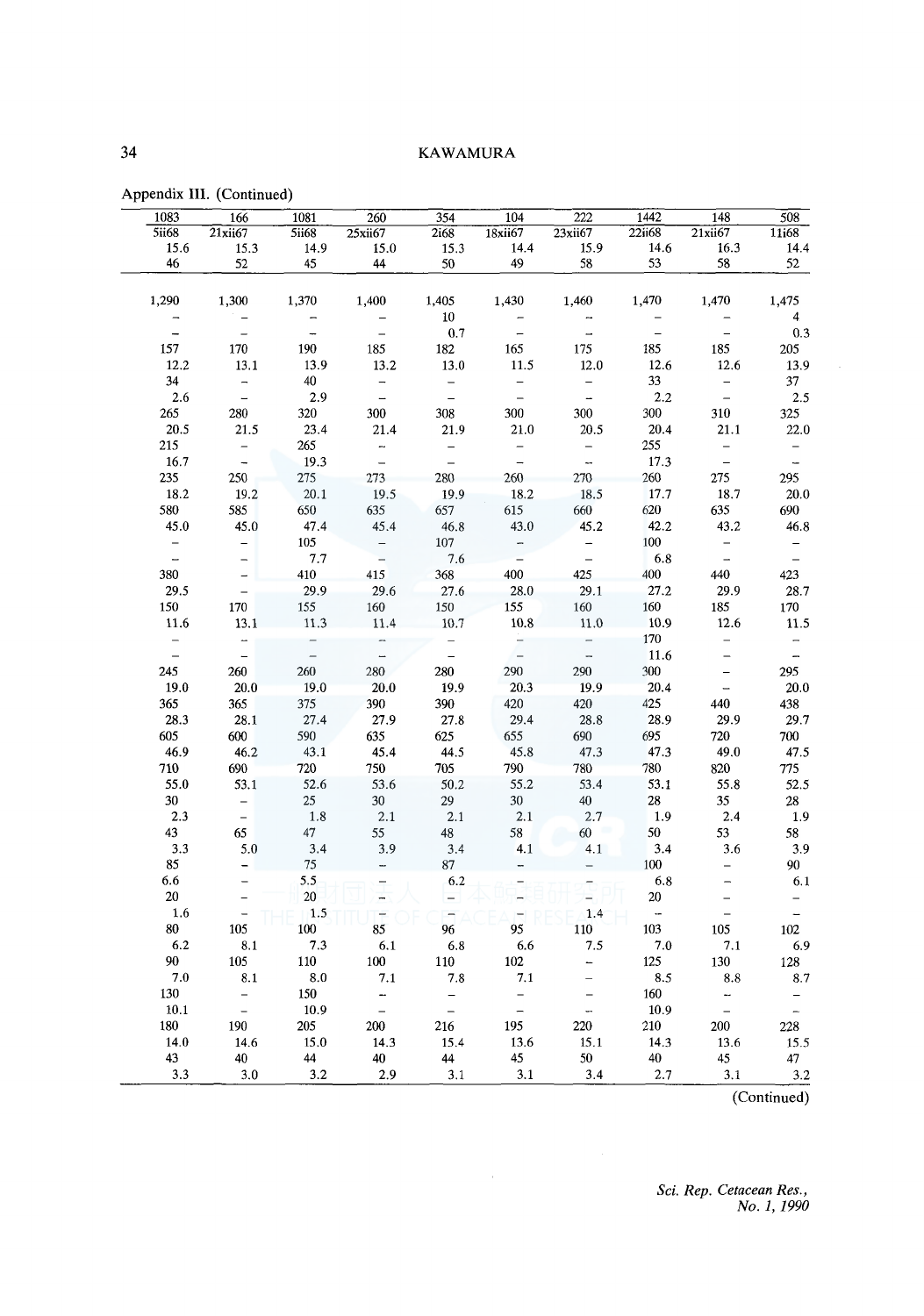| 1242          | 1082                                | 1112           | 469                      | 893                      | 1178               | 110                      | 944                                      | 1291                   | 1403          | 156                                        |
|---------------|-------------------------------------|----------------|--------------------------|--------------------------|--------------------|--------------------------|------------------------------------------|------------------------|---------------|--------------------------------------------|
| 12ii68        | <b>5ii68</b>                        | $7i$ i68       | <b>7i68</b>              | 30i68                    | 9ii68              | 19xii68                  | 31i68                                    | 16ii68                 | 21ii68        | 21xii67                                    |
| 15.7<br>58    | 14.5<br>46                          | 14.0<br>49     | 17.6<br>48               | 15.7                     | 14.8               | 15.6                     | 13.4<br>52                               | 14.4                   | 15.0          | 14.8<br>52                                 |
|               |                                     |                |                          | 53                       | 57                 | 61                       |                                          | 52                     | 43            |                                            |
| 2,160         | 2,010                               | 2,010          | 1,965                    | 1,840                    | 1,830              | 1,805                    | 1,750                                    | 1,750                  | 1,710         | 1,620                                      |
| 15            | 15                                  |                | 18                       | 5                        |                    |                          |                                          |                        |               | -                                          |
| $0.7\,$       | 0.7                                 | $\overline{a}$ | 0.9                      | 0.3                      | $\overline{a}$     | L.                       | $\equiv$                                 | $\overline{a}$         | $\bar{a}$     | $\overline{a}$                             |
| 280           | 255                                 | 250            | 258                      | 245                      | 225                | 225                      | 220                                      | 215                    | 210           | 215                                        |
| 13.0          | 12.7                                | 12.4           | 13.1                     | 13.3                     | 12.3               | 12.5                     | 12.6                                     | 12.3                   | 12.3          | 13.3                                       |
| 65            | 55                                  | 50             | $57\,$                   | 47                       | 55                 |                          | 50                                       | 54                     | 55            |                                            |
| 3.0           | 2.7                                 | 2.5            | 2.9                      | 2.5                      | 3.0                | $\frac{1}{2}$            | 2.9                                      | 3.1                    | 3.2           | $\frac{1}{1}$                              |
| 460           | 440                                 | 420            | 423                      | $\overline{\phantom{0}}$ | 380                | 360                      | 370                                      | 370                    | 380           | 365                                        |
| 21.3          | 21.9                                | 20.9           | 21.5                     | $\overline{a}$           | 20.8               | 19.9                     | 21.1                                     | 21.1                   | 22.2          | 22.5                                       |
| 380           | 360                                 | 360            | $\bar{ }$                | 327                      | 320                | $\overline{\phantom{a}}$ | 340                                      | 310                    | 315           | $\frac{1}{\sqrt{2}}$                       |
| 17.6          | 17.9                                | 17.9           | $\overline{a}$           | 17.8                     | 17.5               | $\overline{a}$           | 19.4                                     | 17.7                   | 18.4          |                                            |
| 400           | $\frac{1}{2}$                       | 377            | 377                      | 348                      | 330                | 330                      | 340                                      | 325                    | 330           | 330                                        |
| 18.5          |                                     | 18.8           | 19.2                     | 18.9                     | 18.0               | 18.3                     | 19.4                                     | 18.6                   | 19.3          | 20.4                                       |
| 975           | 930                                 | 885            | 887                      | 830                      | 800                | $800\,$                  | 790                                      | 770                    | 790           | 745                                        |
| 45.1          | 46.3                                | 44.0           | 45.1                     | 45.1                     | 43.7               | 44.3                     | 45.1                                     | 44.0                   | 46.2          | 46.0                                       |
| 146           | $142\,$                             | 135            | $\qquad \qquad -$        | 134                      | 130                | $\overline{\phantom{0}}$ | 123                                      | 113                    | 123           | $\frac{-}{-}$                              |
| $6.8\,$       | 7.1                                 | 6.7            | $\frac{1}{2}$            | 7.3                      | 7.1                | $\frac{1}{2}$            | 7.0                                      | 6.5                    | 7.2           |                                            |
| 640           | 550                                 | 600            | 558                      | 530                      | 500                | 565                      | 505                                      | 530                    | 490           | 490                                        |
| 29.6          | 27.4                                | 29.9           | 28.4                     | 28.8                     | 27.3               | 31.3                     | 28.9                                     | 30.3                   | 28.7          | 30.2                                       |
| 190           | $230\,$                             | 230            | $\frac{1}{\sqrt{2}}$     | 200                      | 195                | $200\,$                  | 180                                      | 190                    | 160           | 215                                        |
| 8.8           | 11.4                                | 11.4           |                          | 10.9                     | 10.7               | 11.1                     | 10.3                                     | 10.9                   | 9.4           | 13.3                                       |
| $\frac{-}{-}$ | $\frac{1}{\sqrt{2}}$                | $\frac{1}{2}$  | 210                      | $\equiv$                 | $\frac{1}{2}$      | $\overline{\phantom{a}}$ | $\frac{1}{2}$                            | $180\,$                | 200           | $\frac{1}{2}$                              |
|               |                                     |                | 10.7                     | $\overline{a}$           |                    |                          |                                          | 10.3                   | 11.7          |                                            |
| 390           | 510                                 | 340            | $\equiv$                 | 380                      | 440                | 320                      | 295                                      | 330                    | 390           | 390                                        |
| 18.1          | 25.4                                | 16.9           | $\overline{a}$           | 20.7                     | 24.0               | 17.7                     | 16.9                                     | 18.9                   | 22.8          | 24.1                                       |
| 580           | 560                                 | 605            | 575                      | 490                      | 490                | 545                      | 485                                      | 525                    | 490           | 465                                        |
| 26.9          | 27.9                                | 30.1           | 29.3                     | 26.6                     | 26.8               | 30.2                     | 27.7                                     | 30.0                   | 28.7          | 28.7                                       |
| 980           | 930                                 | 940            | 935                      | 815                      | 820                | 875                      | 790                                      | 820                    | 800           | 770                                        |
| 45.4          | 46.3                                | 46.8           | 47.6                     | 44.3                     | 44.8               | 48.5                     | 45.1                                     | 46.9                   | 46.8          | 47.5                                       |
| 1,110         | 1,040                               | 1,060          | 1,065                    | 910                      | 930                | 980                      | 880                                      | 920                    | 910           | 870                                        |
| 51.4          | 51.7                                | 52.7           | 54.2                     | 49.5                     | 50.8               | 54.3                     | 50.3                                     | 52.6                   | 53.2          | 53.7                                       |
| 50            | 40                                  | $\frac{1}{1}$  | 43                       | $44\,$                   | $37\,$             | 43                       | $30\,$                                   | 35                     | 35            | $35\,$                                     |
| 2.3           | $2.0\,$                             |                | 2.2                      | 2.4                      | 2.0                | 2.4                      | 1.7                                      | 2.0                    | $2.0\,$       | 2.2                                        |
| $70\,$<br>3.2 | $80\,$<br>4.0                       | 55<br>2.7      | 68<br>3.5                | 80<br>4.3                | $65$<br>3.6        | 80<br>4.4                | $\begin{array}{c} 84 \\ 4.8 \end{array}$ | 65<br>3.7              | 60            | 85<br>5.2                                  |
|               |                                     |                |                          |                          |                    |                          |                                          |                        | 3.5           |                                            |
| 140<br>6.5    | 130                                 | 110            | 140                      | 120                      | $130\,$<br>$7.1\,$ |                          | $110\,$                                  | $110\,$                | 110           | $\overline{\phantom{0}}$<br>$\overline{a}$ |
| 40            | 6.5                                 | 5.5            | 7.1                      | 6.5                      |                    |                          | 6.3                                      | 6.3                    | 6.4           |                                            |
| 1.9           | $\qquad \qquad -$<br>$\blacksquare$ | 30<br>1.5      | ۳<br>=                   |                          | 35<br>1.9          |                          | $\frac{1}{1}$                            | 30 <sup>°</sup><br>1.7 | $20\,$<br>1.2 | $\overline{a}$                             |
| 165           | 160                                 | 130            | 149                      | 148                      | 140                | 133                      | 147                                      | 130                    | 120           | 120                                        |
| $7.6\,$       | $\bf 8.0$                           | 6.5            | 7.6                      | 8.0                      | 7.7                | 7.4                      | 8.4                                      | 7.4                    | 7.0           | 7.4                                        |
| 195           | ${\bf 200}$                         | 150            | $\overline{\phantom{0}}$ |                          | 160                |                          | $167\,$                                  | 145                    | 130           | 130                                        |
| 9.0           | 10.0                                | 7.5            |                          |                          | 8.7                |                          | 9.5                                      | 8.3                    | 7.6           | 8.0                                        |
| 230           | 230                                 | 210            | $\overline{\phantom{0}}$ | $\overline{\phantom{0}}$ | 185                | -                        | $\overline{\phantom{0}}$                 | 185                    | 190           |                                            |
| $10.6\,$      | 11.4                                | 10.4           | $\overline{\phantom{0}}$ | L,                       | $10.1\,$           | $\overline{a}$           | $\frac{1}{2}$                            | $10.6\,$               | 11.1          | $\frac{1}{1}$                              |
| 330           | 315                                 | 280            | 282                      | 276                      | 262                | 265                      | 260                                      | 260                    | 250           | 235                                        |
| 15.3          | 15.7                                | 13.9           | 14.4                     | 15.0                     | 14.3               | 14.7                     | 14.9                                     | 14.9                   | 14.6          | 14.5                                       |
| $70\,$        | 65                                  | 61             | 63                       | 61                       | 60                 | 59                       | 61                                       | 54                     | 55            | 53                                         |
|               |                                     |                |                          |                          |                    |                          |                                          |                        |               | 3.3                                        |
| 3.2           | 3.2                                 | 3.0            | 3.2                      | 3.3                      | 3.3                | 3.3                      | 3.5                                      |                        | 3.1           | 3.2                                        |

Appendix III. (Continued)

(Continued)

*Sci. Rep. Cetacean Res., No. 1, 1990* 

 $\bar{\mathcal{A}}$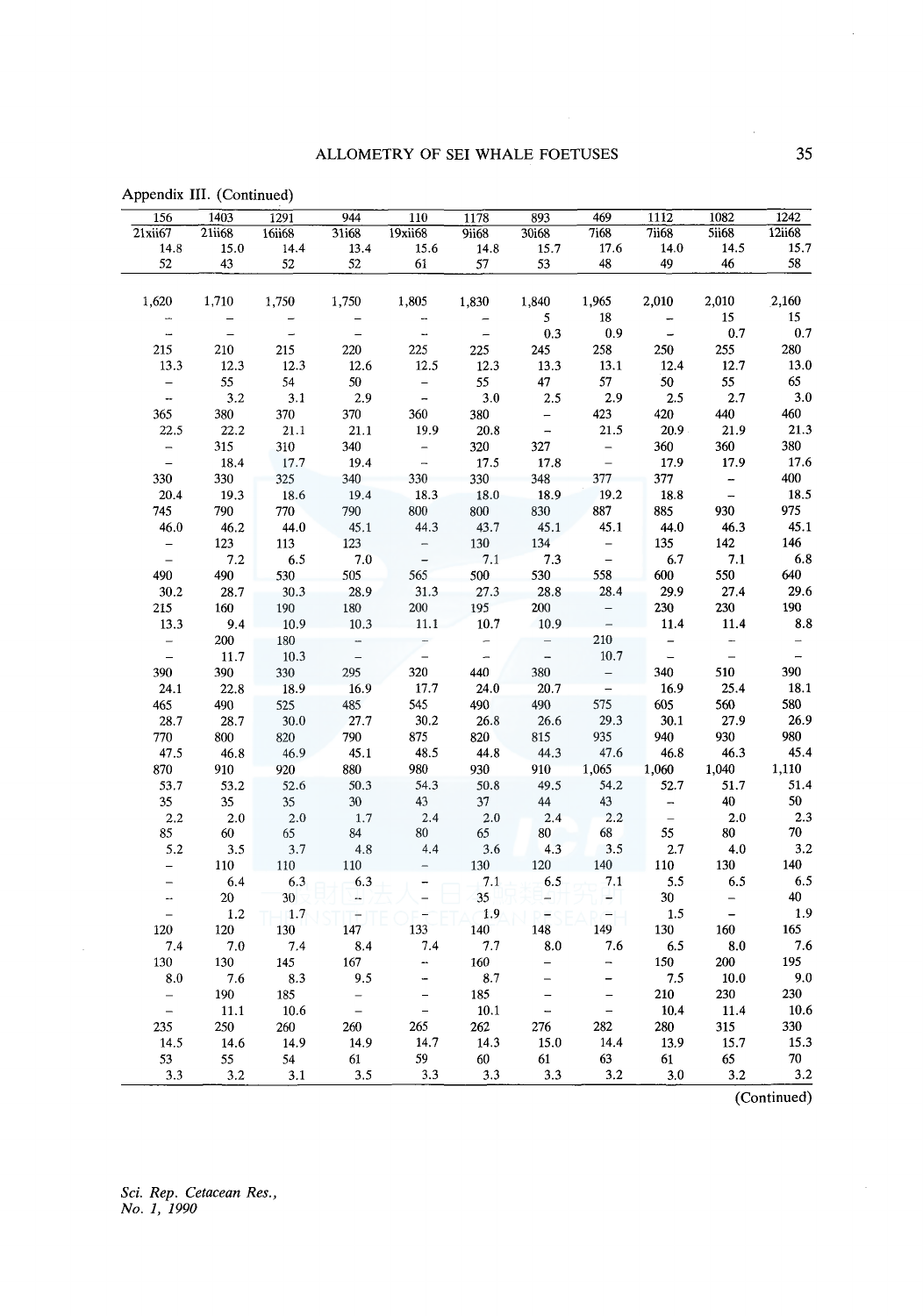| 1487                     | 1059                     | 1545                     | 1547           | 998                      | 1216             | 996                      | 952                      | 1019                     | 1248                     | 1076          |
|--------------------------|--------------------------|--------------------------|----------------|--------------------------|------------------|--------------------------|--------------------------|--------------------------|--------------------------|---------------|
| 23ii68                   | 4ii68                    | <b>26ii68</b>            | <b>26ii68</b>  | 1ii68                    | 10ii68           | 1ii68                    | 31i68                    | 2ii68                    | 13ii68                   | <b>5ii68</b>  |
| 15.8                     | 14.9                     | 15.4                     | 13.7           | 13.8                     | 15.0             | 14.5                     | 15.1                     | 14.7                     | 15.0                     | 16.0          |
| 56                       | 66                       | $\overline{\phantom{a}}$ | 51             | $\overline{\phantom{a}}$ | 60               | 64                       | 51                       | $\overline{\phantom{a}}$ | 63                       | 50            |
| 2,250                    | 2,260                    | 2,300                    | 2,370          | 2,440                    | 2,450            | 2,510                    | 2,640                    | 2,670                    | 2,730                    | 2,810         |
| $\overline{\phantom{0}}$ |                          |                          |                |                          |                  |                          |                          |                          |                          |               |
| $\frac{1}{2}$            | $\overline{a}$           |                          | $\overline{a}$ |                          | $\frac{1}{2}$    | $\equiv$                 | $\overline{\phantom{a}}$ | $\overline{a}$           | $\equiv$                 | $\bar{ }$     |
| 290                      | 275                      |                          | 290            |                          | 300              | 330                      | 333                      | 350                      | 335                      | 330           |
| 12.9                     | 12.3                     |                          | 12.2           |                          | 12.2             | 13.1                     | 12.6                     | 13.1                     | 12.3                     | 11.7          |
| 70                       | 72                       |                          | 74             | $\overline{\phantom{0}}$ | 90               | $90\,$                   | 85                       | $88\,$                   | $90\,$                   | 85            |
| 3.1                      | 3.2                      |                          | 3.1            | $\overline{a}$           | 3.7              | 3.6                      | 3.2                      | 3.3                      | 3.3                      | $3.0\,$       |
| 480                      | 470                      |                          | 515            | 510                      | 500              | 540                      | 550                      | 550                      | 560                      | 560           |
| 21.3                     | $21.0\,$                 |                          | 21.7           | 20.9                     | 20.4             | 21.5                     | 20.8                     | 20.6                     | 20.5                     | 19.9          |
| 410                      | 405                      |                          | 445            | 440                      | 420              | 460                      | 500                      | 480                      | 460                      | 470           |
| 18.2                     | 18.1                     |                          | 18.8           | 18.0                     | 17.1             | 18.3                     | 18.9                     | 18.0                     | 16.8                     | 16.7          |
| 430                      | 415                      |                          | 460            | 467                      | 440              | 475                      | 505                      | 505                      | 485                      | 495           |
| 19.1                     | 18.5                     |                          | 19.4           | 19.1                     | 18.0             | 18.9                     | 19.1                     | 18.9                     | 17.8                     | 17.6          |
| 1,010                    | 1,020                    |                          | 1,090          | 1,110                    | 1,080            | 1,135                    | 1,200                    | 1,245                    | 1,230                    | 1,240         |
| 44.9                     | 45.5                     |                          | 46.0           | 45.5                     | 44.1             | 45.2                     | 45.5                     | 46.6                     | 45.1                     | 44.1          |
| 150                      | 150                      |                          | 155            | 167                      | 160              | 175                      | 154                      | 180                      | 180                      | 175           |
| 6.7                      | 6.7                      | $\overline{\phantom{0}}$ | 6.5            | 6.8                      | 6.5              | 7.0                      | 5.8                      | 6.7                      | 6.6                      | 6.2           |
| 690                      | 620                      | 710                      | 670            | 670                      | 720              | 750                      | 780                      | 810                      | 790                      | 780           |
| 30.7                     | 27.7                     | 30.9                     | 28.3           | 27.5                     | 29.4             | 29.9                     | 29.5                     | 30.3                     | 28.9                     | 27.8          |
| 200                      | 250                      | 200                      | 215            | 270                      | 260              | 270                      | 290                      | 280                      | 300                      | 290           |
| 8.9                      | 11.1                     | 8.7                      | 9.1            | 11.1                     | 10.6             | 10.8                     | 11.6                     | 10.5                     | 11.0                     | 10.3          |
| 275                      | $\frac{1}{2}$            | 240                      | 270            | $\overline{\phantom{a}}$ | $\frac{1}{1}$    | $\overline{\phantom{a}}$ | 390                      | $\overline{\phantom{a}}$ | $\overline{\phantom{a}}$ | $\equiv$      |
| 12.2                     |                          | 10.4                     | 11.4           | $\frac{1}{2}$            |                  | $\frac{1}{2}$            | 14.8                     | $\frac{1}{2}$            | $\overline{a}$           | $\frac{1}{2}$ |
| 400                      | 590                      | $\bar{\mathbb{I}}$       | 420            | 570                      | 570              | 550                      | $\frac{1}{\sqrt{2}}$     | $\overline{\phantom{a}}$ | 490                      | 580           |
| 17.8                     | 26.3                     |                          | 17.7           | 23.4                     | 23.3             | 21.9                     |                          | $\bar{\phantom{a}}$      | 17.9                     | 20.6          |
| 575                      | 640                      | 720                      | 675            | 670                      | 700              | 700                      | 720                      | 805                      | 800                      | 830           |
| 25.6                     | 28.4                     | 31.3                     | 28.5           | 27.5                     | 28.6             | 27.9                     | 27.3                     | 30.1                     | 29.3                     | 29.5          |
| 930                      | 1,040                    | 1,110                    | 1,110          | 1,130                    | 1,120            | 1,190                    | 1,160                    | 1,305                    | 1,250                    | 1,380         |
| 41.3                     | 46.4                     | 47.8                     | 46,4           | 46.3                     | 45.7             | 47.4                     | 43.9                     | 48.9                     | 45.8                     | 49.1          |
| 1,060                    | 1,100                    | 1,200                    | 1,240          | 1,250                    | 1,240            | 1,315                    | 1,340                    | 1,430                    | 1,440                    | 1,480         |
| 47.1                     | 49.1                     | 52.2                     | 52.3           | 51.2                     | 50.6             | 52.4                     | 50.8                     | 53.6                     | 52.7                     | 52.7          |
| $\equiv$                 | 50                       | 65                       | 55             | 55                       | 55               | 60                       | 55                       | 65                       | 50                       | 55            |
| $\perp$                  | 2.2                      | 2.8                      | 2.3            | 2.3                      | 2.2              | 2.4                      | 2.1                      | 2.4                      | 1.8                      | 2.0           |
| 90                       | 90                       | e.                       | $80\,$         | 95                       | $110\,$          | 90                       | 115                      | $90^{\circ}$             | $110\,$                  | 140           |
| 4.0                      | 4.0                      |                          | 3.4            | 3.9                      | 4.5              | 3.6                      | 4.4                      | 3.4                      | 4.0                      | 5.0           |
| 130                      | 150                      |                          | 170            | 180                      | 170              | 185                      | 190                      | 180                      | 220                      | 200           |
| 5.8                      | 6.7                      |                          | 7.2            | 7.4                      | 6.9              | 7.3                      | 7.2                      | 6.7                      | 8.1                      | 7.1           |
| 40                       | $\overline{\phantom{a}}$ |                          | 50             | $40 -$                   | $35\phantom{.0}$ | 非<br>:c=/                | $\equiv$                 | $\rightarrow$            | $60\,$                   | 40            |
| $1.8\,$                  |                          |                          | 2.1            | 1.6                      | $-1.4$           |                          | $\overline{\phantom{a}}$ | $\frac{1}{2}$            | 2.2                      | 1.4           |
| 165                      | 185                      |                          | 195            | 180                      | 205              | 210                      | 220                      | 205                      | 240                      | 235           |
| 7.3                      | 8.3                      |                          | 8.2            | 7.4                      | 8.4              | 8.4                      | 8.3                      | 7.7                      | 8.8                      | $\bf 8.4$     |
| 190                      | 220                      |                          | 215            | 195                      | 230              | 240                      | $\overline{\phantom{0}}$ | 235                      | 280                      | 250           |
| 8.4                      | 9.8                      |                          | 9.1            | 8.0                      | 9.4              | 9.6                      |                          | 8.8                      | 10.3                     | $8.9\,$       |
| 240                      | 235                      |                          | 265            | $\frac{1}{2}$            | 270              |                          | $\overline{\phantom{0}}$ | $\overline{\phantom{0}}$ | 330                      | 280           |
| 10.7                     | 10.5                     |                          | $11.2\,$       | $\bar{\phantom{a}}$      | 11.0             | $\overline{a}$           | $\overline{a}$           | $\overline{a}$           | 12.1                     | $10.0\,$      |
| 345                      | 330                      |                          | 370            | 380                      | 360              | 395                      | 420                      | 455                      | 450                      | 430           |
| 15.3                     | 14.7                     |                          | 15.6           | 15.6                     | 14.7             | 15.7                     | 15.9                     | 17.0                     | 16.5                     | 15.3          |
| 77                       | 65                       |                          | 79             | 82                       | 80               | 85                       | 88                       | 92                       | 95                       | 90            |
| 3.4                      | 2.9                      |                          | 3.3            | 3.4                      | 3.3              | 3.4                      | 3.3                      | 3.4                      | 3.5                      | 3.2           |

Appendix III. (Continued)

(Continued)

*Sci. Rep. Cetacean Res., No. 1, 1990* 

 $\overline{\phantom{a}}$ 

 $\ddot{\phantom{a}}$